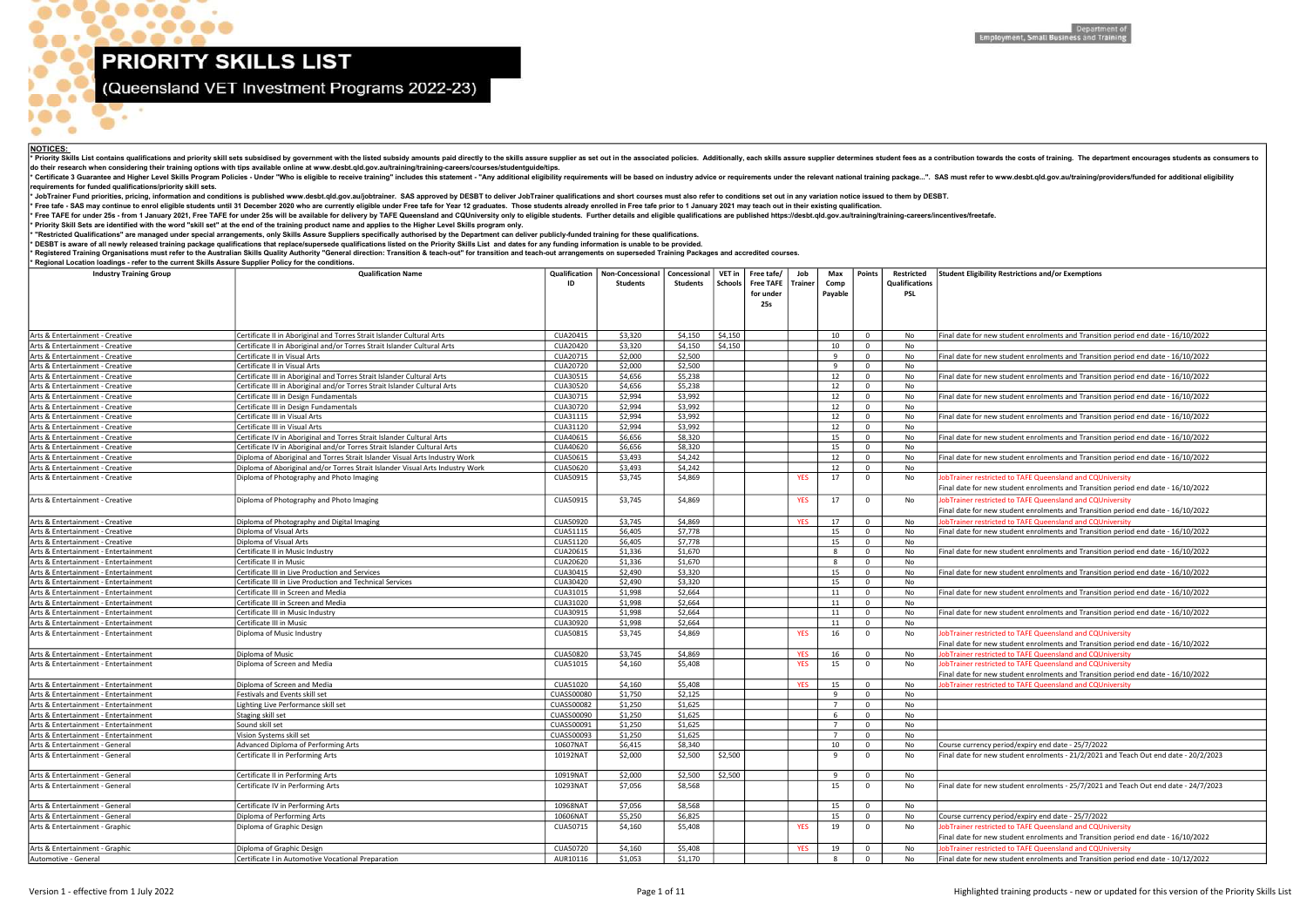$\bullet$ 

 $\bullet$ 

ъ.

 $\bullet$ 

 $\bullet$ 

 $\bullet\bullet\bullet\bullet$ 

 $\bullet$ 

 $\bullet$ 

D

(Queensland VET Investment Programs 2022-23)

| <b>Student Eligibility Restrictions and/or Exemptions</b>                                                                                                                                      |
|------------------------------------------------------------------------------------------------------------------------------------------------------------------------------------------------|
|                                                                                                                                                                                                |
|                                                                                                                                                                                                |
|                                                                                                                                                                                                |
| Final date for new student enrolments and Transition period end date - 10/12/2022                                                                                                              |
| Final date for new student enrolments and Transition period end date - 10/12/2022                                                                                                              |
|                                                                                                                                                                                                |
| Final date for new student enrolments and Transition period end date - 10/12/2022                                                                                                              |
| VETIS only - VETIS delivery is no longer funded for new student enrolments from<br>1 July 2021 and                                                                                             |
| Transition period end date - 10/12/2022<br>Other Students - Final date for new student enrolments and Transition period end date - 10/12/2022                                                  |
| (excluding VETiS see above for details)                                                                                                                                                        |
| VETIS delivery is no longer funded for new student enrolments from 1 July 2021. Existing VETIS<br>students previously funded and enrolled by 30 June 2021 in AUR20516 may transition into this |
| qualification.                                                                                                                                                                                 |
|                                                                                                                                                                                                |
| Final date for new student enrolments and Transition period end date - 10/12/2022                                                                                                              |
| Final date for new student enrolments and Transition period end date - 11/11/2022                                                                                                              |
| Final date for new student enrolments and Transition period end date - 10/12/2022                                                                                                              |
| Student must already hold a trade qualification (Certificate III) in the Automotive industry                                                                                                   |
| Student must already hold a trade qualification (Certificate III) in the Automotive industry                                                                                                   |
|                                                                                                                                                                                                |
| Student must already hold a trade qualification (Certificate III) in the Automotive industry. Final<br>date for new student enrolments and Transition period end date - 21/2/2023.             |
|                                                                                                                                                                                                |
| Student must already hold a trade qualification (Certificate III) in the Automotive industry                                                                                                   |
| Student must already hold a trade qualification (Certificate III) in the Automotive industry. Final date<br>for new student enrolments and Transition period end date - 21/2/2023.             |
| Student must already hold a trade qualification (Certificate III) in the Automotive industry                                                                                                   |
| Student must already hold a trade qualification (Certificate III) in the Automotive industry                                                                                                   |
| Student must already hold a trade qualification (Certificate III) in the Automotive industry                                                                                                   |
|                                                                                                                                                                                                |
| Student must already hold a trade qualification (Certificate III) in the Automotive industry                                                                                                   |
| Student must already hold a trade qualification (Certificate III) in the Automotive industry                                                                                                   |
| Student must already hold a trade qualification (Certificate III) in the Automotive industry                                                                                                   |
| RTO/SAS RESTRICTIONS IN PLACE<br>JobTrainer funding only                                                                                                                                       |
| RTO/SAS RESTRICTIONS IN PLACE                                                                                                                                                                  |
| JobTrainer funding only<br>JobTrainer restricted to TAFE Queensland and CQUniversity                                                                                                           |
| JobTrainer restricted to TAFE Queensland and CQUniversity                                                                                                                                      |
|                                                                                                                                                                                                |
| JobTrainer funding only                                                                                                                                                                        |
| JobTrainer restricted to TAFE Queensland and CQUniversity<br>JobTrainer funding only                                                                                                           |
| JobTrainer restricted to TAFE Queensland and CQUniversity                                                                                                                                      |
|                                                                                                                                                                                                |
| JobTrainer restricted to TAFE Queensland and CQUniversity                                                                                                                                      |
|                                                                                                                                                                                                |

| <b>Industry Training Group</b>               | <b>Qualification Name</b>                                                         | Qualification            | Non-Concessional   Concessional  <br><b>Students</b> | Students | VET in<br>Schools | Free tafe/<br>Free TAFE   Trainer<br>for under<br>25s | Job        | Max<br>Comp<br>Payable  | Points                     | Restricted<br>Qualifications<br>PSL | <b>Student Eligibility Restrictions and/or Exemptions</b>                                                                                                                                                                                                                                      |
|----------------------------------------------|-----------------------------------------------------------------------------------|--------------------------|------------------------------------------------------|----------|-------------------|-------------------------------------------------------|------------|-------------------------|----------------------------|-------------------------------------|------------------------------------------------------------------------------------------------------------------------------------------------------------------------------------------------------------------------------------------------------------------------------------------------|
|                                              |                                                                                   |                          |                                                      |          |                   |                                                       |            |                         |                            |                                     |                                                                                                                                                                                                                                                                                                |
| Automotive - General                         | Certificate I in Automotive Vocational Preparation                                | AUR10120                 | \$1,053                                              | \$1,170  |                   |                                                       |            | -8                      | $\mathbf{0}$               | No                                  |                                                                                                                                                                                                                                                                                                |
| Automotive - General                         | Certificate II in Automotive Air Conditioning Technology                          | AUR20218                 | \$3,150                                              | \$3,500  | \$3,500           |                                                       |            | 13                      | $\mathbf 0$                | No                                  | Final date for new student enrolments and Transition period end date - 10/12/2022                                                                                                                                                                                                              |
| Automotive - General                         | Certificate II in Automotive Air Conditioning Technology                          | AUR20220                 | \$3,150                                              | \$3,500  | \$3,500           |                                                       |            | 13                      | $\mathbf{0}$               | No                                  |                                                                                                                                                                                                                                                                                                |
| Automotive - General                         | Certificate II in Automotive Body Repair Technology                               | AUR20916                 | \$4,194                                              | \$4,660  | \$4,660           |                                                       |            | 13                      | $\mathbf{0}$               | No                                  | Final date for new student enrolments and Transition period end date - 10/12/2022                                                                                                                                                                                                              |
| Automotive - General                         | Certificate II in Automotive Body Repair Technology                               | AUR20920                 | \$4,194                                              | \$4,660  | \$4,660           |                                                       |            | 13                      | $\overline{0}$             | No                                  |                                                                                                                                                                                                                                                                                                |
| Automotive - General                         | Certificate II in Automotive Cylinder Head Reconditioning                         | AUR21520                 | \$4,194                                              | \$4,660  | \$4,660           |                                                       |            | 14                      | $\mathbf 0$                | No                                  |                                                                                                                                                                                                                                                                                                |
| Automotive - General                         | Certificate II in Automotive Electrical Technology                                | AUR20416                 | \$4,194                                              | \$4,660  | \$4,660           |                                                       |            | 16                      | $\mathbf 0$                | No                                  | Final date for new student enrolments and Transition period end date - 10/12/2022                                                                                                                                                                                                              |
| Automotive - General                         | Certificate II in Automotive Electrical Technology                                | AUR20420                 | \$4,194                                              | \$4,660  | \$4,660           |                                                       |            | 16                      | $\mathbf{0}$               | No                                  |                                                                                                                                                                                                                                                                                                |
| Automotive - General                         | Certificate II in Automotive Servicing Technology                                 | AUR20516                 | \$3,150                                              | \$3,500  | \$3,500           |                                                       |            | 20                      | $\mathbf 0$                | No                                  | 1 July 2021 and<br>VETIS only - VETIS delivery is no longer funded for new student enrolments from<br>Transition period end date - 10/12/2022<br>Other Students - Final date for new student enrolments and Transition period end date - 10/12/2022<br>(excluding VETIS see above for details) |
| Automotive - General                         | Certificate II in Automotive Servicing Technology                                 | AUR20520                 | \$3,150                                              | \$3,500  | \$3,500           |                                                       |            | 20                      | $\mathbf 0$                | No                                  | VETIS delivery is no longer funded for new student enrolments from 1 July 2021. Existing VETIS<br>students previously funded and enrolled by 30 June 2021 in AUR20516 may transition into this<br>ualification.                                                                                |
| Automotive - General                         | Certificate II in Automotive Steering and Suspension System Technology            | AUR21820                 | \$3,150                                              | \$3,500  | \$3,500           |                                                       |            | 11                      | $\overline{0}$             | No                                  |                                                                                                                                                                                                                                                                                                |
| Automotive - General                         | Certificate II in Automotive Tyre Servicing Technology                            | AUR21920                 | \$3,150                                              | \$3,500  | \$3,500           |                                                       |            | 14                      | $\mathbf 0$                | No                                  |                                                                                                                                                                                                                                                                                                |
| Automotive - General                         | Certificate II in Automotive Underbody Technology                                 | AUR21220                 | \$3,150                                              | \$3,500  | \$3,500           |                                                       |            | 14                      | $\mathbf 0$                | No                                  |                                                                                                                                                                                                                                                                                                |
| Automotive - General                         | Certificate II in Automotive Vocational Preparation                               | AUR20716                 | \$3,150                                              | \$3,500  | \$3,500           |                                                       | <b>YES</b> | 12                      | $\mathbf 0$                | No                                  | Final date for new student enrolments and Transition period end date - 10/12/2022                                                                                                                                                                                                              |
| Automotive - General                         | Certificate II in Automotive Vocational Preparation                               | AUR20720                 | \$3,150                                              | \$3,500  | \$3,500           |                                                       | <b>YES</b> | 12                      | $\mathbf{0}$               | No                                  |                                                                                                                                                                                                                                                                                                |
| Automotive - General                         | Certificate II in Marine Mechanical Technology                                    | AUR20616                 | \$4,194                                              | \$4,660  | \$4,660           |                                                       |            | 18                      | $\mathbf 0$                | No                                  | Final date for new student enrolments and Transition period end date - 11/11/2022                                                                                                                                                                                                              |
| Automotive - General                         | Certificate II in Outdoor Power Equipment Technology                              | AUR20816                 | \$3,150                                              | \$3,500  | \$3,500           |                                                       |            | 16                      | $\mathbf 0$                | No                                  | Final date for new student enrolments and Transition period end date - 10/12/2022                                                                                                                                                                                                              |
| Automotive - General                         | Certificate II in Outdoor Power Equipment Technology                              | AUR20820                 | \$3,150                                              | \$3,500  | \$3,500           |                                                       |            | 16                      | $\mathbf 0$                | No                                  |                                                                                                                                                                                                                                                                                                |
| Automotive - General                         | Certificate IV in Automotive Mechanical Diagnosis                                 | AUR40216                 | \$2,075                                              | \$2,698  |                   |                                                       |            | 10                      | $\mathbf 0$                | No                                  | Student must already hold a trade qualification (Certificate III) in the Automotive industry                                                                                                                                                                                                   |
| Automotive - General                         | Automotive Electrical Skill Set for Light Vehicle Technicians                     | AURSS00029               | \$1,998                                              | \$2,664  |                   |                                                       |            | 11                      | $\mathbf 0$                | No                                  | Student must already hold a trade qualification (Certificate III) in the Automotive industry                                                                                                                                                                                                   |
| Automotive - General                         | Battery Electric Vehicle Diagnosis and Repair skill set                           | AURSS00034               | \$1,002                                              | \$1,336  |                   |                                                       |            | -5                      | $\mathbf 0$                | No                                  | Student must already hold a trade qualification (Certificate III) in the Automotive industry. Final<br>date for new student enrolments and Transition period end date - 21/2/2023.                                                                                                             |
| Automotive - General                         | Battery Electric Vehicle Diagnosis and Repair skill set                           | AURSS00063               | \$1,002                                              | \$1,336  |                   |                                                       |            | $\overline{7}$          | $\mathbf 0$                | No                                  | Student must already hold a trade qualification (Certificate III) in the Automotive industry                                                                                                                                                                                                   |
| Automotive - General                         | Battery Electric Vehicle Inspection and Servicing skill set                       | AURSS00035               | \$498                                                | \$664    |                   |                                                       |            | -4                      | $\mathbf 0$                | No                                  | Student must already hold a trade qualification (Certificate III) in the Automotive industry. Final date<br>for new student enrolments and Transition period end date - 21/2/2023.                                                                                                             |
| Automotive - General                         | Battery Electric Vehicle Inspection and Servicing skill set                       | AURSS00064               | \$498                                                | \$664    |                   |                                                       |            | $\overline{4}$          | $\mathbf 0$                | No                                  | Student must already hold a trade qualification (Certificate III) in the Automotive industry                                                                                                                                                                                                   |
| Automotive - General                         | Hybrid Electric Vehicle Inspection and Servicing skill set                        | AURSS00037               | \$498                                                | \$664    |                   |                                                       |            | $\overline{\mathbf{3}}$ | $\mathbf{0}$               | No                                  | Student must already hold a trade qualification (Certificate III) in the Automotive industry                                                                                                                                                                                                   |
| Automotive - General                         | Vehicle Refrigerant Recovery skill set                                            | AURSS00045               | \$50                                                 | \$66     |                   |                                                       |            | 1                       | $\mathbf 0$                | No                                  | Student must already hold a trade qualification (Certificate III) in the Automotive industry                                                                                                                                                                                                   |
| Automotive - General                         | Advanced Body Repair skill set                                                    | AURSS00046               | \$1,002                                              | \$1,336  |                   |                                                       |            | - 6                     | $\mathbf 0$                | No                                  | Student must already hold a trade qualification (Certificate III) in the Automotive industry                                                                                                                                                                                                   |
| Automotive - General                         | Advanced Body Repair Welding skill set                                            | AURSS00047               | \$498                                                | \$664    |                   |                                                       |            | - 3                     | $\mathbf 0$                | No                                  | Student must already hold a trade qualification (Certificate III) in the Automotive industry                                                                                                                                                                                                   |
| Automotive - General<br>Automotive - General | Advanced Vehicle Refinishing skill set<br>Heavy Vehicle Wheel Alignment Skill Set | AURSS00048<br>AURSS00053 | \$1,002                                              | \$1,336  |                   |                                                       | <b>YES</b> | - 5<br>$\overline{4}$   | $\mathbf 0$<br>$\mathbf 0$ | No<br><b>YES</b>                    | Student must already hold a trade qualification (Certificate III) in the Automotive industry<br>RTO/SAS RESTRICTIONS IN PLACE                                                                                                                                                                  |
| Automotive - General                         | Light Vehicle Wheel Alignment Skill Set                                           | AURSS00052               |                                                      |          |                   |                                                       | <b>YES</b> | $\overline{4}$          | $\mathbf 0$                | <b>YES</b>                          | obTrainer funding only<br><b>RTO/SAS RESTRICTIONS IN PLACE</b>                                                                                                                                                                                                                                 |
| Business - Finance                           | Certificate III in Accounts Administration                                        | FNS30317                 | \$1,482                                              | \$1,976  |                   |                                                       | <b>YES</b> | 11                      | $\overline{0}$             | No                                  | obTrainer funding only<br>JobTrainer restricted to TAFE Queensland and CQUniversity                                                                                                                                                                                                            |
| Business - Finance                           | Certificate III in Financial Services                                             | FNS30120                 | \$1,482                                              | \$1,976  |                   |                                                       |            | 12                      | $\mathbf 0$                | No                                  |                                                                                                                                                                                                                                                                                                |
| Business - Finance                           | Certificate IV in Accounting and Bookkeeping                                      | FNS40217                 | \$1,860                                              | \$2,418  |                   |                                                       | <b>YES</b> | 13                      | $\mathbf{0}$               | No                                  | obTrainer restricted to TAFE Queensland and CQUniversity                                                                                                                                                                                                                                       |
| Business - Finance                           | Diploma of Accounting                                                             | FNS50217                 | \$1,545                                              | \$2,009  |                   |                                                       |            | 11                      | $\mathbf 0$                | No                                  |                                                                                                                                                                                                                                                                                                |
| Business - Finance                           | Advanced Diploma of Accounting                                                    | FNS60217                 | \$1,545                                              | \$2,009  |                   |                                                       |            | 14                      | $\mathbf 0$                | No                                  |                                                                                                                                                                                                                                                                                                |
| Business - Finance                           | <b>Accounting Principles Skill Set</b>                                            | FNSSS00014               |                                                      |          |                   |                                                       | <b>YES</b> | 7                       | $\mathbf 0$                | <b>YES</b>                          | obTrainer funding only<br>obTrainer restricted to TAFE Queensland and CQUniversity                                                                                                                                                                                                             |
| Business - Finance                           | <b>BAS Agent Registration Skill Set</b>                                           | <b>FNSSS00004</b>        |                                                      |          |                   |                                                       | <b>YES</b> | $\overline{2}$          | $\mathbf 0$                | <b>YES</b>                          | JobTrainer funding only<br>obTrainer restricted to TAFE Queensland and CQUniversity                                                                                                                                                                                                            |
| Business - General                           | Certificate I in Workplace Skills                                                 | BSB10120                 | \$496                                                | \$620    |                   |                                                       |            |                         | $\mathbf{0}$               | No                                  |                                                                                                                                                                                                                                                                                                |
| Business - General                           | Certificate II in Workplace Skills                                                | BSB20120                 | \$1,488                                              | \$1,860  |                   |                                                       |            | 10                      | $\mathbf{0}$               | No                                  |                                                                                                                                                                                                                                                                                                |
| Business - General                           | Certificate III in Business                                                       | BSB30120                 | \$1,854                                              | \$2,472  |                   |                                                       | <b>YES</b> | 13                      | $\overline{0}$             | No                                  | obTrainer restricted to TAFE Queensland and CQUniversity                                                                                                                                                                                                                                       |
| Business - General                           | Certificate III in Legal Services                                                 | BSB30320                 | \$1,854                                              | \$2,472  |                   |                                                       |            | 10                      | $\overline{0}$             | No                                  |                                                                                                                                                                                                                                                                                                |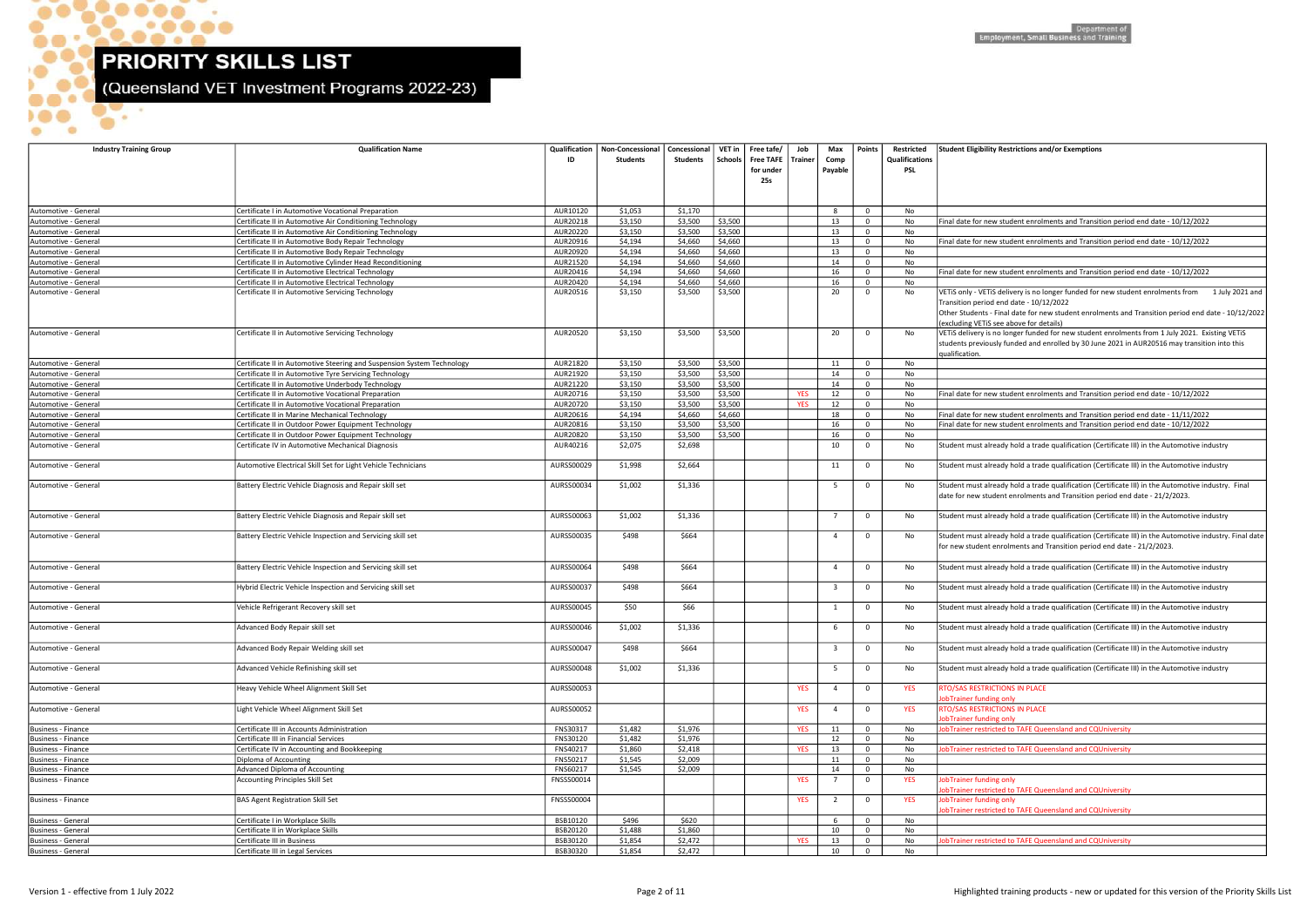$\bullet$ .

 $\bullet$ .

 $\bullet$ 

 $\bullet\bullet\bullet\bullet$ 

 $\bullet$ 

 $\bullet$ 

(Queensland VET Investment Programs 2022-23)

| <b>Industry Training Group</b>                                   | <b>Qualification Name</b>                                                                                   | ID                   | Qualification   Non-Concessional<br><b>Students</b> | Concessional<br>Students | <b>VET in</b><br><b>Schools</b> | Free tafe/<br>Free TAFE   Trainer<br>for under<br>25s | Job                      | Max<br>Comp<br>Payable | Points                     | Restricted<br><b>Qualifications</b><br><b>PSL</b> | <b>Student Eligibility Restrictions an</b>                                                             |
|------------------------------------------------------------------|-------------------------------------------------------------------------------------------------------------|----------------------|-----------------------------------------------------|--------------------------|---------------------------------|-------------------------------------------------------|--------------------------|------------------------|----------------------------|---------------------------------------------------|--------------------------------------------------------------------------------------------------------|
| Business - General                                               |                                                                                                             |                      |                                                     |                          |                                 |                                                       |                          | 12                     |                            |                                                   |                                                                                                        |
| Business - General                                               | Certificate III in Library and Information Services<br>Certificate III in Entrepreneurship and New Business | BSB30420<br>BSB30220 | \$1,482<br>\$1,482                                  | \$1,976<br>\$1,976       |                                 |                                                       |                          | 10                     | $\mathbf 0$<br>$\mathbf 0$ | No<br>No                                          |                                                                                                        |
| <b>Business - General</b>                                        | Certificate IV in Leadership and Management                                                                 | BSB40520             |                                                     |                          |                                 |                                                       | <b>YES</b>               | 12                     | $\mathbf 0$                | <b>YES</b>                                        | JobTrainer funding only<br>JobTrainer restricted to TAFE Que                                           |
| Business - General                                               | Certificate IV in Project Management Practice                                                               | BSB40920             |                                                     |                          |                                 |                                                       | <b>YES</b>               | 9                      | $\mathbf 0$                | <b>YES</b>                                        | JobTrainer funding only<br>JobTrainer restricted to TAFE Que                                           |
| Business - General                                               | Certificate IV in Entrepreneurship and New Business                                                         | BSB40320             | \$2,163                                             | \$2,627                  |                                 |                                                       | <b>YES</b>               | 10                     | $\mathbf 0$                | No                                                | Student must be the owner, man<br>restricted to TAFE Queensland an                                     |
| Business - General                                               | Diploma of Business                                                                                         | BSB50120             |                                                     |                          |                                 |                                                       | <b>YES</b>               | 12                     | $\mathbf 0$                | <b>YES</b>                                        | JobTrainer funding only<br>JobTrainer restricted to TAFE Que                                           |
| Business - General                                               | Diploma of Leadership and Management                                                                        | BSB50420             |                                                     |                          |                                 |                                                       | <b>YES</b>               | 12                     | $\mathbf 0$                | <b>YES</b>                                        | JobTrainer funding only<br>JobTrainer restricted to TAFE Que                                           |
| Business - General                                               | Diploma of Project Management                                                                               | BSB50820             |                                                     |                          |                                 |                                                       | <b>YES</b>               | 12                     | $\mathbf 0$                | <b>YES</b>                                        | JobTrainer funding only<br><b>lobTrainer restricted to TAFE Que</b>                                    |
| Business - General                                               | Introduction to Team Management Skill Set                                                                   | BSBSS00109           |                                                     |                          |                                 |                                                       | <b>YES</b>               | 4                      | $\mathbf 0$                | <b>YES</b>                                        | JobTrainer funding only<br><b>lobTrainer restricted to TAFE Que</b>                                    |
| <b>Business - Property Services</b>                              | Certificate II in Cleaning                                                                                  | CPP20617             | \$620                                               | \$1,240                  |                                 |                                                       |                          | 11                     | $\mathbf 0$                | No                                                | Final date for new student enroln                                                                      |
| <b>Business - Property Services</b>                              | Certificate III in Cleaning Operations                                                                      | CPP30316             | \$1,482                                             | \$1,976                  |                                 |                                                       | <b>YES</b>               | 14                     | $\mathbf 0$                | No                                                | Final date for new student enroln                                                                      |
| <b>Business - Property Services</b>                              | Certificate III in Cleaning Operations                                                                      | CPP30321             | \$1,482                                             | \$1,976                  |                                 |                                                       | <b>YES</b>               | 14                     | $\mathbf 0$                | No                                                |                                                                                                        |
| <b>Business - Property Services</b>                              | Certificate III in Swimming Pool and Spa Service                                                            | CPP31218             | \$1,482                                             | \$1,976                  |                                 |                                                       |                          | 18                     | $\mathbf 0$                | No                                                |                                                                                                        |
| Business - Security                                              | Certificate II in Security Operations                                                                       | CPP20218             | \$1,488                                             | \$1,860                  |                                 |                                                       |                          | 14                     | $\mathbf 0$                | No                                                | Students may enrol directly into t<br>required unless students are asse                                |
| <b>Business - Security</b>                                       | Certificate III in Investigative Services                                                                   | CPP30619             | \$1,482                                             | \$1,976                  |                                 |                                                       |                          | 16                     | $\mathbf 0$                | No                                                |                                                                                                        |
| Communications - Information Technology                          | Certificate II in Applied Digital Technologies                                                              | ICT20120             | \$2,000                                             | \$2,500                  |                                 |                                                       |                          | 12                     | $\mathbf 0$                | No                                                |                                                                                                        |
| <b>Communications - Information Technology</b>                   | Certificate II in Telecommunications Network Build and Operation                                            | ICT20219             | \$2,664                                             | \$3,330                  |                                 |                                                       |                          | 12                     | $\mathbf 0$                | No                                                |                                                                                                        |
| <b>Communications - Information Technology</b>                   | Certificate II in Telecommunications Technology                                                             | ICT20319             | \$2,664                                             | \$3,330                  | \$3,330                         |                                                       |                          | 13                     | $\mathbf 0$                | No                                                |                                                                                                        |
| Communications - Information Technology                          | Certificate III in Information Technology                                                                   | ICT30120             | \$2,994                                             | \$3,992                  |                                 |                                                       | <b>YES</b>               | 12                     | $\mathbf 0$                | No                                                | <b>lobTrainer restricted to TAFE Que</b>                                                               |
| <b>Communications - Information Technology</b>                   | Certificate III in Telecommunications Network Build and Operation                                           | ICT30419             | \$2,994                                             | \$3,992                  |                                 |                                                       |                          | 14                     | $\mathbf 0$                | No                                                |                                                                                                        |
| Communications - Information Technology                          | Certificate III in Telecommunications Technology                                                            | ICT30519             | \$3,320                                             | \$3,735                  |                                 |                                                       |                          | 16                     | $\mathbf 0$                | No                                                |                                                                                                        |
| Communications - Information Technology                          | Certificate IV in Cyber Security                                                                            | 22334VIC             | \$6,415                                             | \$8,340                  |                                 |                                                       | <b>YES</b>               | 16                     | $\mathbf 0$                | <b>YES</b>                                        | RTO/SAS RESTRICTIONS IN PLACE<br>JobTrainer funding restricted to T<br>Course currency period end date |
| Communications - Information Technology                          | Diploma of Applied Blockchain                                                                               | 10849NAT             | \$5,250                                             | \$6,825                  |                                 |                                                       | <b>YES</b>               | 8                      | $\mathbf 0$                | <b>YES</b>                                        | <b>RTO/SAS RESTRICTIONS IN PLACE</b><br>obTrainer restricted to TAFE Que                               |
| <b>Communications - Information Technology</b>                   | Diploma of Information Technology                                                                           | ICT50220             | \$3,325                                             | \$4,323                  |                                 |                                                       | <b>YES</b>               | 20                     | $\mathbf 0$                | No                                                | JobTrainer funding restricted to T                                                                     |
| Communications - Information Technology                          | ACMA Advanced Cabler Registration Skill Set                                                                 | <b>ICTSS00086</b>    | \$1,250                                             | \$1,625                  |                                 |                                                       |                          | $\overline{7}$         | $\mathbf 0$                | No                                                | Student must be an Existing Worl                                                                       |
| Communications - Information Technology                          | Basic Open Cabler Registration Skill Set                                                                    | ICTSS00084           | \$835                                               | \$1,086                  |                                 |                                                       |                          | $\overline{4}$         | $\mathbf 0$                | No                                                | Student must be an Existing Worl                                                                       |
| Community Services - Childcare                                   | Certificate III in Early Childhood Education and Care                                                       | CHC30113             | \$3,568                                             | \$4,014                  |                                 | \$4,460                                               | <b>YES</b>               | 18                     | $\mathbf 0$                | No                                                | Final date for new enrolments an                                                                       |
| Community Services - Childcare                                   | Certificate III in Early Childhood Education and Care                                                       | CHC30121             | \$3,568                                             | \$4,014                  |                                 | \$4,460                                               | <b>YES</b>               | 17                     | $\mathbf 0$                | No                                                |                                                                                                        |
| Community Services - Childcare                                   | Diploma of Early Childhood Education and Care                                                               | CHC50113             | \$6,734                                             | \$8,177                  |                                 |                                                       | <b>YES</b>               | 28                     | $\mathbf 0$                | No                                                | Final date for new enrolments an                                                                       |
| Community Services - Childcare<br>Community Services - Childcare | Diploma of Early Childhood Education and Care<br>Diploma of School Age Education and Care                   | CHC50121<br>CHC50213 | \$6,405<br>\$6,132                                  | \$7,778<br>\$7,446       |                                 |                                                       | <b>YES</b><br><b>YES</b> | 15<br>25               | $\mathbf 0$<br>$\mathbf 0$ | No                                                | Final date for new enrolments an                                                                       |
| Community Services - Childcare                                   | Diploma of School Age Education and Care                                                                    | CHC50221             | \$6,132                                             | \$7,446                  |                                 |                                                       | <b>YES</b>               | 23                     | $\mathbf 0$                | No<br>No                                          |                                                                                                        |
| Community Services - Childcare                                   | Child Protection skill set                                                                                  | CHCSS00074           | \$1,302                                             | \$1,581                  |                                 |                                                       |                          | 3                      | $\mathbf 0$                | No                                                | Student must be an Existing Worl<br>youth or families who hold a Cert<br>qualification.                |
| Community Services - Childcare                                   | Supporting Children and Families with Complex Needs skill set                                               | <b>CHCSS00090</b>    | \$1,302                                             | \$1,581                  |                                 |                                                       |                          | 4                      | $\mathbf 0$                | No                                                | Student must be an Existing Worl<br>Certificate III or higher level quali                              |
| Community Services - Childcare                                   | Team Leader skill set                                                                                       | CHCSS00091           | \$1,302                                             | \$1,581                  |                                 |                                                       |                          | 3                      | $\mathbf 0$                | No                                                | Student must be an Existing Worl<br>Certificate III or higher level quali                              |
| Community Services - General                                     | Advanced Diploma of Community Sector Management                                                             | CHC62015             | \$4,760                                             | \$5,780                  |                                 |                                                       |                          | 13                     | $\mathbf{0}$               | No                                                | Student must be an Existing Worl<br>hold a Certificate IV or higher leve                               |
| Community Services - General                                     | Certificate II in Community Services                                                                        | CHC22015             | \$1,488                                             | \$1,860                  | \$1,860                         | \$1,860                                               |                          | 9                      | $\mathbf 0$                | No                                                |                                                                                                        |
| Community Services - General                                     | Certificate III in Community Services                                                                       | CHC32015             | \$2,472                                             | \$2,781                  |                                 | \$3,090                                               | <b>YES</b>               | 12                     | $\mathbf 0$                | No                                                |                                                                                                        |
| Community Services - General                                     | Certificate III in Education Support                                                                        | CHC30213             | \$2,976                                             | \$3,348                  |                                 | \$3,720                                               | <b>YES</b>               | 17                     | $\mathbf 0$                | No                                                | Final date for new enrolments an                                                                       |
| Community Services - General                                     | Certificate III in School Based Education Support                                                           | CHC30221             | \$2,976                                             | \$3,348                  |                                 | \$3,720                                               | <b>YES</b>               | 15                     |                            |                                                   |                                                                                                        |
| Community Services - General                                     | Certificate III in Individual Support                                                                       | CHC33015             | \$3,464                                             | \$3,897                  |                                 | \$4,330                                               | <b>YES</b>               | 13                     | $\mathbf 0$                | No                                                |                                                                                                        |
| Community Services - General                                     | Certificate IV in Ageing Support                                                                            | CHC43015             | \$4,760                                             | \$5,780                  |                                 |                                                       |                          | 18                     | $\mathbf 0$                | No                                                | Student must already hold the Ce<br>be an Existing Worker in the Ageo                                  |
| Community Services - General                                     | Certificate IV in Career Development                                                                        | CHC41215             | \$2,165                                             | \$2,815                  |                                 |                                                       |                          | 13                     | $\mathbf 0$                | No                                                | Student must be an Existing Worl                                                                       |
| Community Services - General                                     | Certificate IV in Child, Youth and Family Intervention                                                      | CHC40313             | \$3,465                                             | \$4,208                  |                                 |                                                       | <b>YES</b>               | 16                     | $\mathbf 0$                | No                                                |                                                                                                        |

### sility Restrictions and/or Exemptions

**The United State of Table Inconstructed to TAFE Queensland and CQUniversity**<br>Intricted to TAFE Queensland and CQUniversity

Interacted to TAFE Queensland and CQUniversity

t be the owner, manager or employee of a small business in Queensland. JobTrainer TAFE Queensland and CQUniversity<br>nding only

estricted to TAFE Queensland and CQUniversity

estricted to TAFE Queensland and CQUniversity<br>unding only

stricted to TAFE Queensland and CQUniversity

stricted to TAFE Queensland and CQUniversity

 $B =$  new student enrolments - 15/10/2021 and Teach Out period end date - 15/10/2023

mew student enrolments and Transition period end date - 15/10/2022

 $\overline{\nu}$  enrol directly into this lower-level qualification. Training and Support Plans are not ess students are assessed as a disadvantaged learner.

### Stricted to TAFE Queensland and CQUniversity

anding restricted to TAFE Queensland and CQUniversity ncy period end date -  $31/12/2022$ 

stricted to TAFE Queensland and CQUniversity

nding restricted to TAFE Queensland and CQUniversity

t be an Existing Worker in the Telecommunications industry t be an Existing Worker in the Telecommunications industry

r new enrolments and Transition period end date - 20/01/2023

new enrolments and Transition period end date - 20/01/2023

mew enrolments and Transition period end date - 20/01/2023

t be an Existing Worker in a front line service role involving direct contact with children ilies who hold a Certificate III qualification and may have a Certificate IV or higher level

t be an Existing Worker in Early Childhood Education and Care who already hold a or higher level qualification

t be an Existing Worker in Early Childhood Education and Care who already hold a I or higher level qualification

be an Existing Worker in the Community Services and Health industry and may already cate IV or higher level qualification not funded through the Higher Level Skills program.

## new enrolments and Transition period end date - 20/1/2023

already hold the Certificate III in Individual Support (or superseded qualification) and **Worker in the Aged Care industry sector** t be an Existing Worker in the Community Services and Health industry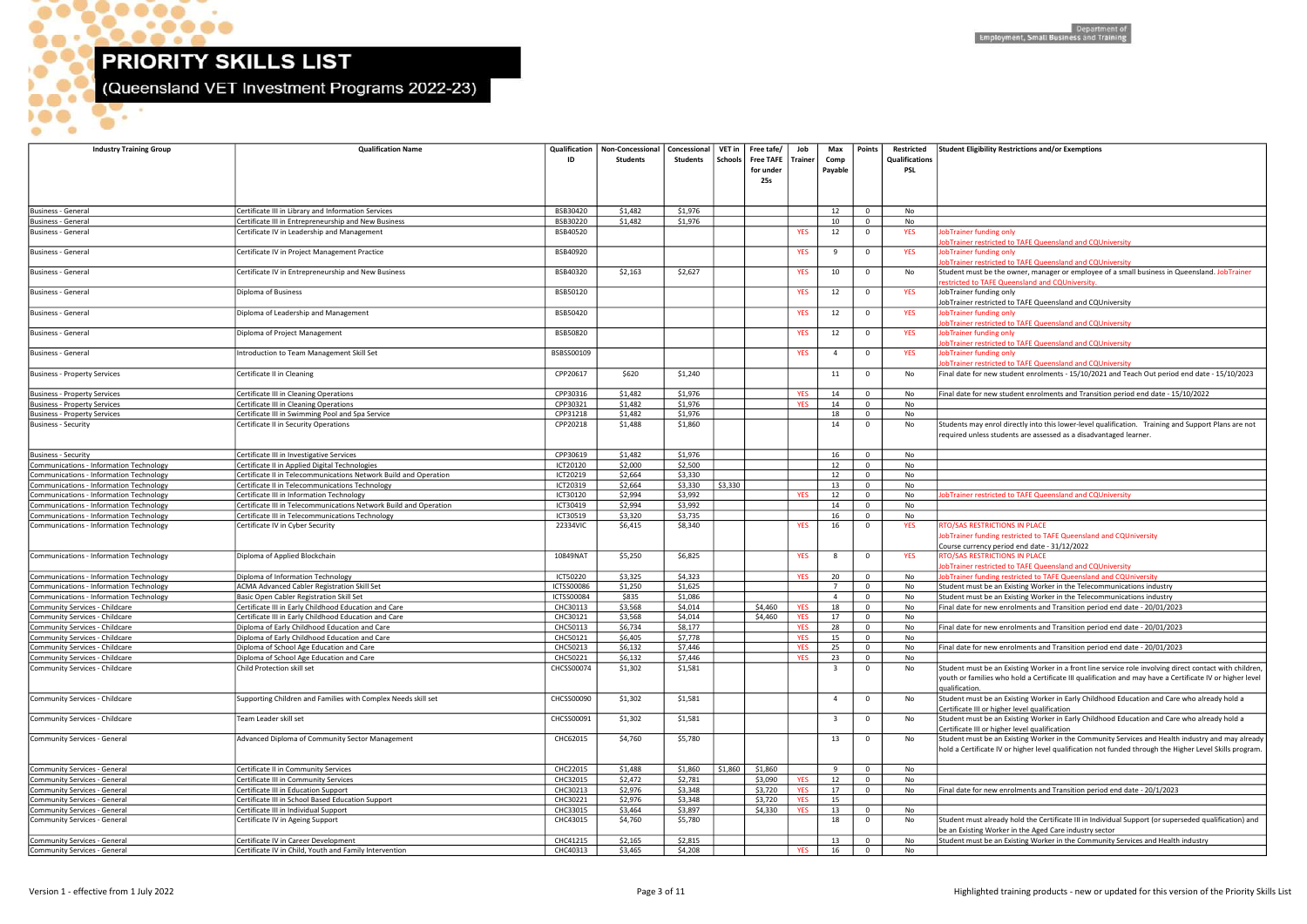\_\_\_  $\sim$ 

 $. **• • • •**$ 

 $\bullet$ 

 $\bullet\bullet\bullet^\bullet$ 

 $\bullet$ 

- 6

 $\bullet$ 

 $\bullet$ 

(Queensland VET Investment Programs 2022-23)

be an existing worker and be a current or emerging leader in the Community Services dustry. Students must already hold a Certificate III or higher level qualification in the Community Services and Health industry.

be an existing worker and be a current or emerging leader in the Community Services dustry. Students must already hold a Certificate III or higher level qualification in the ervices and Health industry.

be an Existing Worker in the Community Services and Health industry. Students must a Certificate III or higher level qualification in the Community Services and Health

enrol directly into this lower-level qualification as part of a pre-vocational pathway nticeship. Training and Support Plans are not required unless the student is assessed taged learner.

new student enrolments - 11/8/2021 and Teach Out end date - 10/8/2023

| <b>Industry Training Group</b>      | <b>Qualification Name</b>                                                 | Qualification<br>ID | Non-Concessional<br><b>Students</b> | Concessional<br><b>Students</b> | VET in<br>Schools | Free tafe $\sqrt{\phantom{a}}$<br>Free TAFE   Trainer<br>for under<br>25s | Job        | Max<br>Comp<br>Payable  | <b>Points</b>                          | Restricted<br><b>Qualifications</b><br>PSL | <b>Student Eligibility Restrictions and/or Exemp</b>                                                                                                                    |
|-------------------------------------|---------------------------------------------------------------------------|---------------------|-------------------------------------|---------------------------------|-------------------|---------------------------------------------------------------------------|------------|-------------------------|----------------------------------------|--------------------------------------------|-------------------------------------------------------------------------------------------------------------------------------------------------------------------------|
| Community Services - General        | Certificate IV in Community Services                                      | CHC42015            | \$3,031                             | \$3,681                         |                   |                                                                           |            | 15                      | $\mathbf 0$                            | No                                         | Student must be an Existing Worker in the Co                                                                                                                            |
| Community Services - General        | Certificate IV in Coordination of Volunteer Programs                      | CHC44015            | \$1,235                             | \$1,606                         |                   |                                                                           |            | 11                      | $\mathbf 0$                            | No                                         | parents and unpaid carers of NDIS participan<br>Student must be an Existing Worker (paid) wi<br>already hold a Certificate IV or higher level qu                        |
| Community Services - General        | Certificate IV in Disability                                              | CHC43115            | \$3,892                             | \$4,726                         |                   |                                                                           |            | 14                      | $\overline{\mathbf{0}}$                | No                                         | program<br>Student must already hold the Certificate III is<br>be an Existing Worker in the Disability industi<br>NDIS participants - subsidy amounts and cond          |
| Community Services - General        | Certificate IV in Education Support                                       | CHC40213            | \$2,475                             | \$3,218                         |                   |                                                                           | <b>YES</b> | 17                      | $\mathbf 0$                            | No                                         | Final date for new enrolments and Transition                                                                                                                            |
| <b>Community Services - General</b> | Certificate IV in School Based Education Support                          | CHC40221            | \$2,475                             | \$3,218                         |                   |                                                                           | <b>YES</b> | 17                      | $\mathbf 0$                            | No                                         |                                                                                                                                                                         |
| Community Services - General        | Certificate IV in Employment Services                                     | CHC41115            | \$2,165                             | \$2,815                         |                   |                                                                           |            | 14                      | $\mathbf 0$                            | No                                         | Student must be an Existing Worker in the Co                                                                                                                            |
| <b>Community Services - General</b> | Certificate IV in Leisure and Health                                      | CHC43415            | \$2,475                             | \$3,218                         |                   |                                                                           | <b>YES</b> | 17                      | $\mathbf 0$                            | No                                         |                                                                                                                                                                         |
| <b>Community Services - General</b> | Certificate IV in Mental Health                                           | CHC43315            | \$4,074                             | \$4,947                         |                   |                                                                           |            | 15                      | $\mathbf 0$                            | No                                         | Student must be an Existing Worker in the Co                                                                                                                            |
| <b>Community Services - General</b> | Certificate IV in Mental Health Peer Work                                 | CHC43515            | \$4,074                             | \$4,947                         |                   |                                                                           |            | 15                      | $\mathbf 0$                            | No                                         |                                                                                                                                                                         |
| <b>Community Services - General</b> | Certificate IV in Youth Work                                              | CHC40413            | \$3,465                             | \$4,208                         |                   |                                                                           | <b>YES</b> | 18                      | $\mathbf 0$                            | No                                         |                                                                                                                                                                         |
| <b>Community Services - General</b> | Diploma of Child, Youth and Family Intervention                           | CHC50313            | \$3,892                             | \$4,726<br>\$4,420              |                   |                                                                           | <b>YES</b> | 16<br>16                | $\mathbf 0$<br>$\overline{\mathbf{0}}$ | No<br>No                                   |                                                                                                                                                                         |
| <b>Community Services - General</b> | Diploma of Community Services<br>Assist Clients with Medication skill set | CHC52015            | \$3,400                             |                                 |                   |                                                                           |            | $\overline{2}$          |                                        |                                            | Student must be an Existing Worker in the Co<br>parents and unpaid carers of NDIS participan<br>Student must be an Existing Worker in the Co                            |
| Community Services - General        |                                                                           | <b>CHCSS00070</b>   | \$434                               | \$527                           |                   |                                                                           | <b>YES</b> |                         | $\mathbf 0$                            | No                                         | parents and unpaid carers of NDIS participan<br>published on www.training.gov.au.                                                                                       |
| Community Services - General        | Case management skill set                                                 | CHCSS00073          | \$1,302                             | \$1,581                         |                   |                                                                           |            | 4                       | $\mathbf 0$                            | No                                         | Student must be an Existing Worker in the Co<br>student eligibility requirements are published                                                                          |
| Community Services - General        | Chronic Disease Self-Management skill set                                 | <b>CHCSS00075</b>   | \$434                               | \$527                           |                   |                                                                           |            | 2                       | $\mathbf 0$                            | No                                         | Student must be an Existing Worker in the Co<br>student eligibility requirements are published                                                                          |
| Community Services - General        | Disability Work - Behaviour Support skill set                             | CHCSS00096          | \$310                               | \$403                           |                   |                                                                           |            | $\overline{2}$          | $\mathbf 0$                            | No                                         | Student must be an Existing Worker in the Di<br>unpaid carers of NDIS participants. Additiona                                                                           |
| Community Services - General        | Entry into Care Roles Skill Set                                           | CHCSS00114          |                                     |                                 |                   |                                                                           | <b>YES</b> | $\overline{\mathbf{3}}$ | $\mathbf 0$                            | <b>YES</b>                                 | www.training.gov.au.<br>RTO/SAS RESTRICTIONS IN PLACE                                                                                                                   |
| Community Services - General        | High Support and Complex Care - Disability Skill Set                      | <b>CHCSS00094</b>   | \$1,729                             | \$2,100                         |                   |                                                                           |            | $\overline{4}$          | $\mathbf 0$                            | No                                         | obTrainer funding only<br>Student must be an Existing Worker in the Di<br>unpaid carers of NDIS participants. Students<br>qualification in the Community Services and I |
| Community Services - General        | Dementia Support - Service Delivery Skill Set                             | CHCSS00095          |                                     |                                 |                   |                                                                           | <b>YES</b> | $\overline{4}$          | $\mathbf 0$                            | <b>YES</b>                                 | RTO/SAS RESTRICTIONS IN PLACE<br>obTrainer funding only                                                                                                                 |
| Community Services - General        | ndividual Support - Ageing skill set                                      | <b>CHCSS00097</b>   | \$868                               | \$1,054                         |                   |                                                                           |            | $\overline{\mathbf{3}}$ | $\mathbf 0$                            | No                                         | Student must be a New or Existing Worker in<br>nvolving provision of direct client care or sup                                                                          |
| Community Services - General        | Individual Support - Disability Skill Set                                 | <b>CHCSS00098</b>   | \$1,302                             | \$1,581                         |                   |                                                                           |            | $\overline{4}$          | $\mathbf 0$                            | No.                                        | ndividual Support (or equivalent).<br>Student must be a New or Existing Worker in<br>involving provision of direct client care or sup                                   |
| Community Services - General        | nduction to Disability skill set                                          | CHCSS00081          | \$620                               | \$806                           |                   |                                                                           |            | $\overline{4}$          | $\mathbf 0$                            | No                                         | Individual Support (or equivalent).<br>Student must be a New Worker in the Disabil<br>carers of NDIS participants.                                                      |
| Community Services - General        | Lead and Mentor skill set                                                 | CHCSS00082          | \$1,302                             | \$1,581                         |                   |                                                                           |            | $\overline{\mathbf{3}}$ | $\mathbf 0$                            | No                                         | Student must be an existing worker and be a<br>and Health industry. Students must already h<br>Community Services and Health industry.                                  |
| Community Services - General        | Lead and support colleagues skill set                                     | CHCSS00084          | \$1,302                             | \$1,581                         |                   |                                                                           |            | $\overline{3}$          | $\mathbf 0$                            | No                                         | Student must be an existing worker and be a<br>and Health industry. Students must already h<br>Community Services and Health industry.                                  |
| Community Services - General        | Mental Health Peer Work Skill Set                                         | CHCSS00103          |                                     |                                 |                   |                                                                           | <b>YES</b> | $\overline{\mathbf{3}}$ | $\mathbf 0$                            | <b>YES</b>                                 | RTO/SAS RESTRICTIONS IN PLACE<br>lobTrainer funding only                                                                                                                |
| Community Services - General        | Workforce Planning Skill Set                                              | <b>CHCSS00065</b>   | \$310                               | \$403                           |                   |                                                                           |            | $\overline{2}$          | $\mathbf 0$                            | No                                         | Student must be an Existing Worker in the Co<br>already hold a Certificate III or higher level qu<br>industry.                                                          |
| Construction - Civil                | Certificate II in Resources and Infrastructure Work Preparation           | RII20120            | \$3,150                             | \$3,500                         | \$3,500           |                                                                           | <b>YES</b> | 9                       | $\mathbf 0$                            | No                                         | Students may enrol directly into this lower-le<br>into an apprenticeship. Training and Suppor<br>as a disadvantaged learner.                                            |
| Construction - General              | Certificate I in Construction                                             | CPC10120            | \$3,150                             | \$3,500                         | \$3,500           |                                                                           | <b>YES</b> | 11                      | $\mathbf 0$                            | No                                         |                                                                                                                                                                         |
| Construction - General              | Certificate II in Plumbing                                                | 52700WA             | \$5,247                             | \$5,830                         | \$5,830           |                                                                           | <b>YES</b> | 16                      | $\mathbf 0$                            | No                                         | Final date for new student enrolments - 11/8                                                                                                                            |
| Construction - General              | Certificate II in Plumbing                                                | 52887WA             | \$5,247                             | \$5,830                         | \$5,830           |                                                                           | <b>YES</b> | 18                      | $\mathbf 0$                            | No                                         | Course currency period end date - 31/8/2026                                                                                                                             |

be an Existing Worker in the Community Services and Health industry, which includes npaid carers of NDIS participants.

be an Existing Worker (paid) with responsibility for volunteer coordination and may a Certificate IV or higher level qualification not funded through the Higher Level Skills

already hold the Certificate III in Individual Support (or superseded qualification) and Worker in the Disability industry sector, which includes parents and unpaid carers of ants - subsidy amounts and conditions apply to new students from 13 January 2020

new enrolments and Transition period end date - 20/1/2023

be an Existing Worker in the Community Services and Health industry

be an Existing Worker in the Community Services and Health industry

be an Existing Worker in the Community Services and Health industry, which includes npaid carers of NDIS participants.

be an Existing Worker in the Community Services and Health industry, which includes npaid carers of NDIS participants. Additional student eligibility requirements are www.training.gov.au.

be an Existing Worker in the Community Services and Health industry. Additional ility requirements are published on www.training.gov.au.

be an Existing Worker in the Community Services and Health industry. Additional ility requirements are published on www.training.gov.au.

be an Existing Worker in the Disability industry sector, which includes parents and of NDIS participants. Additional student eligibility requirements are published on

be an Existing Worker in the Disability services sector, which includes parents and of NDIS participants. Students must already hold a Certificate III or higher level n the Community Services and Health industry.

be a New or Existing Worker in the Community Services and Health Industry in a role vision of direct client care or support. Students must already hold a Certificate III in Individual Corport (or equivalent).

be a New or Existing Worker in the Community Services and Health Industry in a role ision of direct client care or support. Students must already hold a Certificate III in oport (or equivalent).

be a New Worker in the Disability industry sector, which includes parents and unpaid  $\delta$  participants.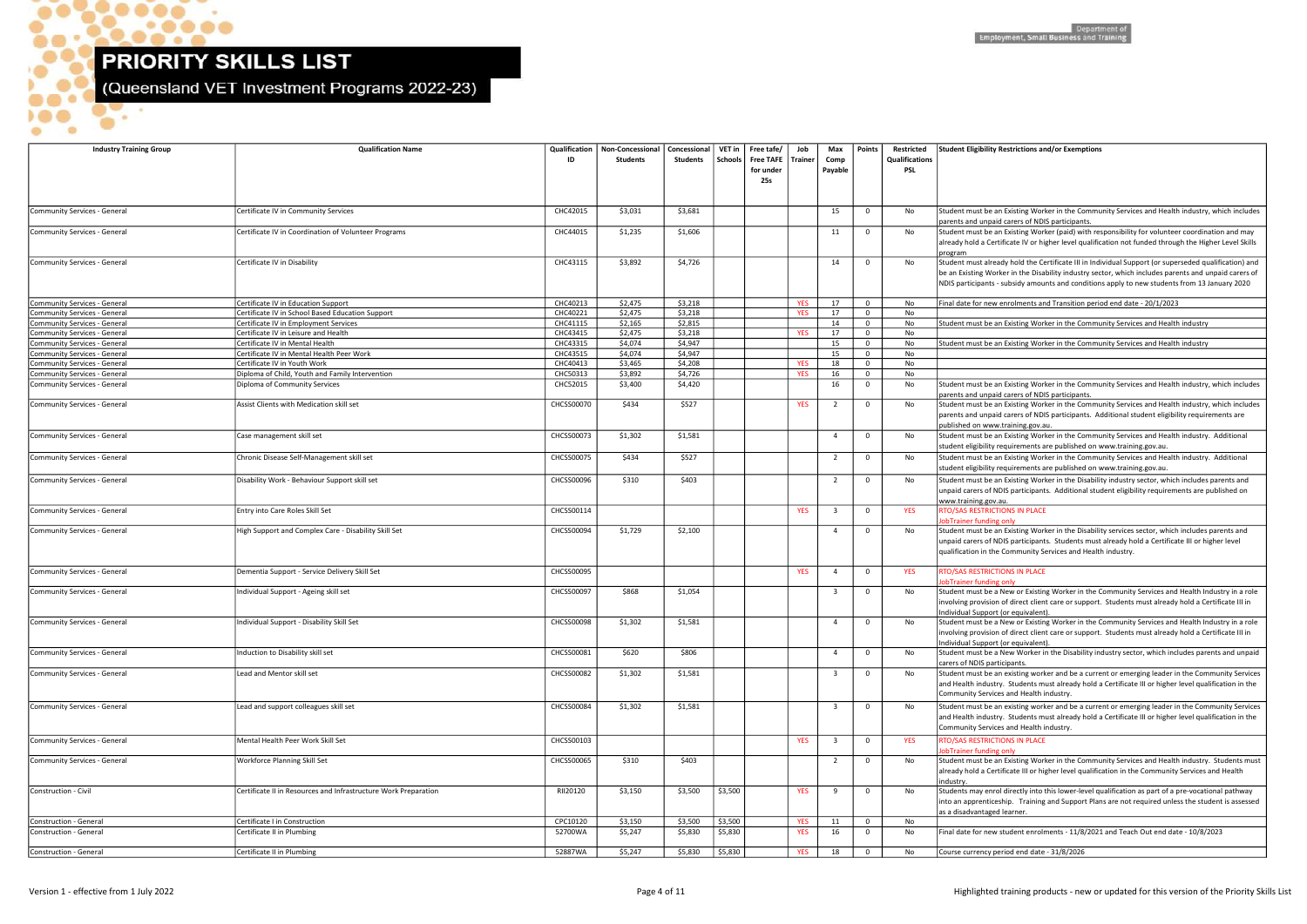$\bullet$ 

**DOO** 

 $\bullet$ 

G

**OP.** 

۰  $\bullet\bullet\bullet\bullet$ 

 $\bullet$ 

 $\bullet$ 

(Queensland VET Investment Programs 2022-23)

| Final date for new enrolments and Transition period end date - 27/11/2022         |
|-----------------------------------------------------------------------------------|
|                                                                                   |
| Final date for new enrolments and Transition period end date - 27/11/2022         |
|                                                                                   |
| Final date for new enrolments and Transition period end date - 27/11/2022         |
|                                                                                   |
| Student must hold a plumbing trade (Certificate III) qualification                |
| Final date for new enrolments and Transition period end date - 27/11/2022         |
| Student must hold a plumbing trade (Certificate III) qualification                |
| Final date for new enrolments and Transition period end date - 01/07/2023         |
|                                                                                   |
|                                                                                   |
|                                                                                   |
| Final date for new student enrolments and Transition period end date - 31/12/2022 |
|                                                                                   |
| JobTrainer funding only                                                           |
| JobTrainer restricted to TAFE Queensland and CQUniversity                         |
|                                                                                   |
|                                                                                   |
|                                                                                   |
|                                                                                   |
| Student must be an Existing Worker in the Manufacturing industry                  |
| Final date for new student enrolments and Transition period end date - 31/12/2022 |
|                                                                                   |
| Final date for new student enrolments and Transition period end date - 31/12/2022 |
|                                                                                   |
|                                                                                   |
| Price change effective 1/1/2021 for new student enrolments                        |
| Final date for new student enrolments and Transition period end date - 7/9/2022   |
|                                                                                   |
| RTO/SAS RESTRICTIONS IN PLACE FROM 11/9/2020                                      |
| Price change effective 1/1/2021 for new student enrolments                        |
| Final date for new student enrolments and Transition period end date - 31/12/2022 |
| RTO/SAS RESTRICTIONS IN PLACE                                                     |
| JobTrainer restricted to TAFE Queensland and CQUniversity                         |
| Final date for new student enrolments and Transition period end date - 7/9/2022   |
| JobTrainer restricted to TAFE Queensland and CQUniversity                         |
|                                                                                   |
|                                                                                   |
|                                                                                   |
|                                                                                   |
|                                                                                   |
|                                                                                   |
|                                                                                   |
|                                                                                   |
| Student must be an Existing Worker in the Meat Processing industry                |
| Student must be an Existing Worker in the Meat Processing industry                |
| Student must be an Existing Worker in the Meat Processing industry                |
| Student must be an Existing Worker in the Meat Processing industry                |
|                                                                                   |
|                                                                                   |
|                                                                                   |

| <b>Industry Training Group</b>                                | <b>Qualification Name</b>                                                                            | Qualification<br>ID  | Non-Concessional   Concessional   VET in   Free tafe/<br><b>Students</b> | Students           | Schools  | <b>Free TAFE</b><br>for under<br>25s | Job<br><b>Trainer</b> | Max<br>Comp<br>Payable      | Points                           | Restricted<br>Qualifications<br>PSL | <b>Student Eligibility Restrictions and/or Exemptions</b>                                                                                                                                                                                                                |
|---------------------------------------------------------------|------------------------------------------------------------------------------------------------------|----------------------|--------------------------------------------------------------------------|--------------------|----------|--------------------------------------|-----------------------|-----------------------------|----------------------------------|-------------------------------------|--------------------------------------------------------------------------------------------------------------------------------------------------------------------------------------------------------------------------------------------------------------------------|
| Construction - General                                        | Certificate II in Plumbing Services                                                                  | 11054NAT             | \$5,247                                                                  | \$5,830            | \$5,830  |                                      | <b>YES</b>            | 18                          | $\overline{0}$                   |                                     | Funding available from 20/5/2022. Course currency period end date - 28/3/2027.                                                                                                                                                                                           |
| Construction - General                                        | Certificate III in Concreting                                                                        | CPC30318             | \$3,320                                                                  | \$3,735            |          |                                      |                       | 20                          | $\overline{0}$                   | No<br>No                            | The following units of competency and their direct replacement are not funded under this<br>qualification from 1 July 2019: RIICOM201D, RIIERR205D, RIIERR302E, RIIGOV201D, RIIRIS201D &<br>RIIWHS201D                                                                   |
| Construction - General                                        | Certificate III in Concreting                                                                        | CPC30320             | \$3,320                                                                  | \$3,735            |          |                                      |                       | 22                          | $\overline{\mathbf{0}}$          | No                                  | Final date for new student enrolments and Transition period end date - 27/11/2022<br>The following units of competency and their direct replacement are not funded under this<br>qualification: RIICOM201E, RIIERR205D, RIIERR302E, RIIGOV201E, RIIRIS201E & RIIWHS201E. |
| Construction - General                                        | Certificate III in Dogging                                                                           | CPC30511             | \$2,664                                                                  | \$2,997            |          |                                      |                       | 13                          | $\overline{0}$                   | No                                  | Final date for new enrolments - 14/2/2021 and Teach Out period end date - 14/02/2023                                                                                                                                                                                     |
| Construction - General                                        | Certificate III in Rigging                                                                           | CPC30711             | \$3,992                                                                  | \$4,491            |          |                                      |                       | 15                          | $\mathbf 0$                      | No                                  | Final date for new enrolments and Transition period end date - 27/11/2022                                                                                                                                                                                                |
| Construction - General                                        | Certificate III in Rigging                                                                           | CPC30720             | \$3,992                                                                  | \$4,491            |          |                                      |                       | 19                          | $\overline{0}$                   | No                                  |                                                                                                                                                                                                                                                                          |
| Construction - General                                        | Certificate III in Scaffolding                                                                       | CPC30911             | \$2,664                                                                  | \$2,997            |          |                                      |                       | 13                          | $\overline{0}$                   | No                                  | Final date for new enrolments and Transition period end date - 27/11/2022                                                                                                                                                                                                |
| Construction - General                                        | Certificate III in Scaffolding                                                                       | CPC30920             | \$2,664                                                                  | \$2,997            |          |                                      |                       | 14                          | $\overline{0}$                   | No                                  |                                                                                                                                                                                                                                                                          |
| Construction - General                                        | Certificate III in Steelfixing<br>Certificate III in Steelfixing                                     | CPC31111<br>CPC31120 | \$3,992<br>\$3,992                                                       | \$4,491<br>\$4,491 |          |                                      |                       | 17<br>17                    | $\overline{0}$<br>$\overline{0}$ | No<br>No                            | Final date for new enrolments and Transition period end date - 27/11/2022                                                                                                                                                                                                |
| Construction - General<br>Construction - General              | Certificate IV in Plumbing and Services                                                              | CPC40912             | \$6,307                                                                  | \$7,659            |          |                                      |                       | 15                          | $\overline{0}$                   | No                                  | Student must hold a plumbing trade (Certificate III) qualification                                                                                                                                                                                                       |
|                                                               |                                                                                                      |                      |                                                                          |                    |          |                                      |                       |                             |                                  |                                     | Final date for new enrolments and Transition period end date - 27/11/2022                                                                                                                                                                                                |
| Construction - General                                        | Certificate IV in Plumbing and Services                                                              | CPC40920<br>CPP40121 | \$6,307<br>\$2,495                                                       | \$7,659            |          |                                      |                       | 15<br>10                    | $\mathbf 0$<br>$\overline{0}$    | No                                  | Student must hold a plumbing trade (Certificate III) qualification                                                                                                                                                                                                       |
| Construction - General<br>Construction - General              | Certificate IV in Residential Drafting<br>Diploma of Building Design                                 | CPP50911             | \$4,575                                                                  | \$3,244<br>\$5,948 |          |                                      |                       | 17                          | $\mathbf 0$                      | No<br>No                            | inal date for new enrolments and Transition period end date - 01/07/2023                                                                                                                                                                                                 |
| Construction - General                                        | Diploma of Building Design                                                                           | CPP50921             | \$4,575                                                                  | \$5,948            |          |                                      |                       | 12                          | $\overline{0}$                   | No                                  |                                                                                                                                                                                                                                                                          |
| Engineering - Aviation                                        | Certificate II in Aircraft Line Maintenance                                                          | MEA20518             | \$6,291                                                                  | \$6,990            | \$6,990  |                                      |                       | 15                          | $\mathbf 0$                      | No                                  |                                                                                                                                                                                                                                                                          |
| <b>Engineering - General</b>                                  | Advanced Diploma of Engineering                                                                      | MEM60112             | \$4,575                                                                  | \$5,948            |          |                                      |                       | 30                          | $\overline{0}$                   | No                                  |                                                                                                                                                                                                                                                                          |
| <b>Engineering - General</b>                                  | Certificate I in Engineering                                                                         | MEM10105             | \$3,150                                                                  | \$3,500            | \$3,500  |                                      |                       | $\Omega$                    | 24                               | No                                  | Final date for new student enrolments and Transition period end date - 31/12/2022                                                                                                                                                                                        |
| <b>Engineering - General</b><br>Engineering - General         | Certificate I in Engineering<br>Certificate II in Engineering - Production Technology                | MEM10119<br>MEM20219 | \$3,150                                                                  | \$3,500            | \$3,500  |                                      | <b>YES</b>            | $\mathbf{0}$<br>$\mathbf 0$ | 16<br>64                         | No<br>Yes                           | <b>JobTrainer funding only</b>                                                                                                                                                                                                                                           |
| <b>Engineering - General</b>                                  | Certificate II in Engineering Pathways                                                               | MEM20413             | \$4,194                                                                  | \$4,660            | \$4,660  |                                      | <b>YES</b>            | 12                          | $\overline{0}$                   | No                                  | obTrainer restricted to TAFE Queensland and CQUniversity                                                                                                                                                                                                                 |
| <b>Engineering - General</b>                                  | Certificate II in Manufacturing Technology                                                           | MSM20216             | \$4,194                                                                  | \$4,660            | \$4,660  | \$4,660                              |                       | 10                          | $\overline{0}$                   | No                                  |                                                                                                                                                                                                                                                                          |
| Engineering - General                                         | Certificate III in Competitive Systems and Practices                                                 | MSS30316             | \$1,750                                                                  | \$2,125            |          |                                      |                       | 10                          | $\overline{0}$                   | No                                  |                                                                                                                                                                                                                                                                          |
| <b>Engineering - General</b>                                  | Certificate III in Manufacturing Technology                                                          | MSA30208             | \$2,664                                                                  | \$2,997            |          | \$3,330                              |                       | 11                          | $\mathbf 0$                      | No                                  |                                                                                                                                                                                                                                                                          |
| Engineering - General                                         | Certificate IV in Competitive Systems and Practices                                                  | MSS40316             | \$2,905                                                                  | \$3,528            |          |                                      |                       | 12                          | $\overline{0}$                   | No                                  | Student must be an Existing Worker in the Manufacturing industry                                                                                                                                                                                                         |
| <b>Engineering - General</b>                                  | Certificate IV in Engineering                                                                        | MEM40105             | \$6,405                                                                  | \$7,778            |          |                                      | <b>YES</b>            | $\mathbf{0}$                | 132                              | No                                  | Final date for new student enrolments and Transition period end date - 31/12/2022                                                                                                                                                                                        |
| <b>Engineering - General</b><br>Engineering - General         | Certificate IV in Engineering<br>Diploma of Engineering - Advanced Trade                             | MEM40119<br>MEM50105 | \$6,405<br>\$4,575                                                       | \$7,778<br>\$5,948 |          |                                      | <b>YES</b>            | $\mathbf{0}$<br>18          | 132<br>$\overline{0}$            | No<br>No                            | Final date for new student enrolments and Transition period end date - 31/12/2022                                                                                                                                                                                        |
|                                                               | Diploma of Engineering - Advanced Trade                                                              | MEM50119             | \$4,575                                                                  | \$5,948            |          |                                      |                       |                             | 156                              |                                     |                                                                                                                                                                                                                                                                          |
| <b>Engineering - General</b><br><b>Engineering - General</b>  | Diploma of Engineering - Technical                                                                   | MEM50212             | \$3,745                                                                  | \$4,869            |          |                                      |                       | 20                          | $\overline{0}$                   | No<br>No                            |                                                                                                                                                                                                                                                                          |
| Food Processing - General                                     | Certificate II in Food Processing                                                                    | FBP20117             | \$2,664                                                                  | \$3,330            | \$3,330  | \$3,330                              |                       | 13                          | $\overline{0}$                   | No                                  | Price change effective 1/1/2021 for new student enrolments                                                                                                                                                                                                               |
|                                                               | Certificate II in Food Processing                                                                    | FBP20121             | \$2,664                                                                  | \$3,330            | $$3,330$ | \$3,330                              |                       | 13                          | $\overline{0}$                   | No                                  | Final date for new student enrolments and Transition period end date - 7/9/2022                                                                                                                                                                                          |
| Food Processing - General<br><b>Food Processing - General</b> | Certificate III in Food Processing                                                                   | FBP30117             | \$2,905                                                                  | \$3,528            |          | \$4,150                              |                       | 17                          | $\overline{\mathbf{0}}$          | <b>YES</b>                          | RTO/SAS RESTRICTIONS IN PLACE FROM 11/9/2020<br>Price change effective 1/1/2021 for new student enrolments<br>Final date for new student enrolments and Transition period end date - 31/12/2022                                                                          |
| Food Processing - General                                     | Certificate III in Food Processing                                                                   | FBP30121             | \$2,905                                                                  | \$3,528            |          | \$4,150                              |                       | 17                          | $\overline{0}$                   | <b>YES</b>                          | RTO/SAS RESTRICTIONS IN PLACE                                                                                                                                                                                                                                            |
| Food Processing - Baking                                      | Certificate II in Baking                                                                             | FBP20217             | \$3,320                                                                  | \$4,150            | \$4,150  |                                      | <b>YES</b>            | 11                          | $\overline{0}$                   | No                                  | JobTrainer restricted to TAFE Queensland and CQUniversity                                                                                                                                                                                                                |
| Food Processing - Baking                                      | Certificate II in Baking                                                                             | FBP20221             | \$3,320                                                                  | \$4,150            | \$4,150  |                                      | <b>YES</b>            | 11                          | $\mathbf 0$                      | No                                  | Final date for new student enrolments and Transition period end date - 7/9/2022<br>obTrainer restricted to TAFE Queensland and CQUniversity                                                                                                                              |
| Food Processing - Meat                                        | Certificate II in Meat Processing (Abattoirs)                                                        | AMP20316             | \$2,664                                                                  | \$3,330            |          |                                      | <b>YES</b>            | $\mathbf 0$                 | 40                               | No                                  |                                                                                                                                                                                                                                                                          |
| Food Processing - Meat                                        | Certificate II in Meat Processing (Food Services)                                                    | AMP20117             | \$3,992                                                                  | \$4,990            |          |                                      |                       | 14                          | $\overline{0}$                   | No                                  |                                                                                                                                                                                                                                                                          |
| Food Processing - Meat                                        | Certificate III in Meat Processing (Boning Room)                                                     | AMP30116             | \$2,905                                                                  | \$3,528            |          |                                      |                       | 9                           | $\overline{0}$                   | No                                  |                                                                                                                                                                                                                                                                          |
| Food Processing - Meat                                        | Certificate III in Meat Processing (Food Services)                                                   | AMP30216             | \$2,905                                                                  | \$3,528            |          |                                      |                       | 12                          | $\overline{0}$                   | No                                  |                                                                                                                                                                                                                                                                          |
| Food Processing - Meat                                        | Certificate III in Meat Processing (Livestock Handling)                                              | AMP31116             | \$2,490                                                                  | \$3,320            |          |                                      |                       | 19                          | $\overline{0}$                   | No                                  |                                                                                                                                                                                                                                                                          |
| Food Processing - Meat                                        | Certificate III in Meat Processing (Meat Safety)                                                     | AMP30316             | \$3,493                                                                  | \$4,242            |          |                                      |                       | 12                          | $\overline{0}$                   | No                                  |                                                                                                                                                                                                                                                                          |
| Food Processing - Meat                                        | Certificate III in Meat Processing (Quality Assurance)                                               | AMP30716<br>AMP30516 | \$2,994<br>\$3,493                                                       | \$3,992<br>\$4,242 |          |                                      |                       | 17<br>12                    | $\overline{0}$<br>$\overline{0}$ | No                                  |                                                                                                                                                                                                                                                                          |
| Food Processing - Meat<br>Food Processing - Meat              | Certificate III in Meat Processing (Slaughtering)<br>Certificate IV in Meat Processing (Meat Safety) | AMP40516             | \$4,575                                                                  | \$5,948            |          |                                      |                       | 21                          | $\overline{0}$                   | No<br>No                            | Student must be an Existing Worker in the Meat Processing industry                                                                                                                                                                                                       |
| Food Processing - Meat                                        | Certificate IV in Meat Processing (Quality Assurance)                                                | AMP40415             | \$2,075                                                                  | \$2,698            |          |                                      |                       | 12                          | $\overline{0}$                   | No                                  | Student must be an Existing Worker in the Meat Processing industry                                                                                                                                                                                                       |
| Food Processing - Meat                                        | Animal Welfare Officer Skill Set                                                                     | AMPSS00001           | \$415                                                                    | \$540              |          |                                      |                       | $\overline{2}$              | $\overline{0}$                   | No                                  | Student must be an Existing Worker in the Meat Processing industry                                                                                                                                                                                                       |
| Food Processing - Meat                                        | Meat Processing New Supervisor Skill Set                                                             | AMPSS00056           | \$835                                                                    | \$1,086            |          |                                      |                       | 5                           | $\mathbf 0$                      | No                                  | Student must be an Existing Worker in the Meat Processing industry                                                                                                                                                                                                       |
| Furnishing - General                                          | Certificate I in Furnishing                                                                          | MSF10113             | \$2,097                                                                  | \$2,330            | \$2,330  |                                      |                       | 8                           | $\mathbf{0}$                     | No                                  |                                                                                                                                                                                                                                                                          |
| Furnishing - General                                          | Certificate II in Furniture Making Pathways                                                          | MSF20516             | \$3,150                                                                  | \$3,500            | \$3,500  |                                      | <b>YES</b>            | 12                          | $\mathbf 0$                      | No                                  |                                                                                                                                                                                                                                                                          |
| Furnishing - General                                          | Diploma of Interior Design                                                                           | MSF50218             | \$4,575                                                                  | \$5,948            |          |                                      |                       | 27                          | $\overline{0}$                   | No                                  |                                                                                                                                                                                                                                                                          |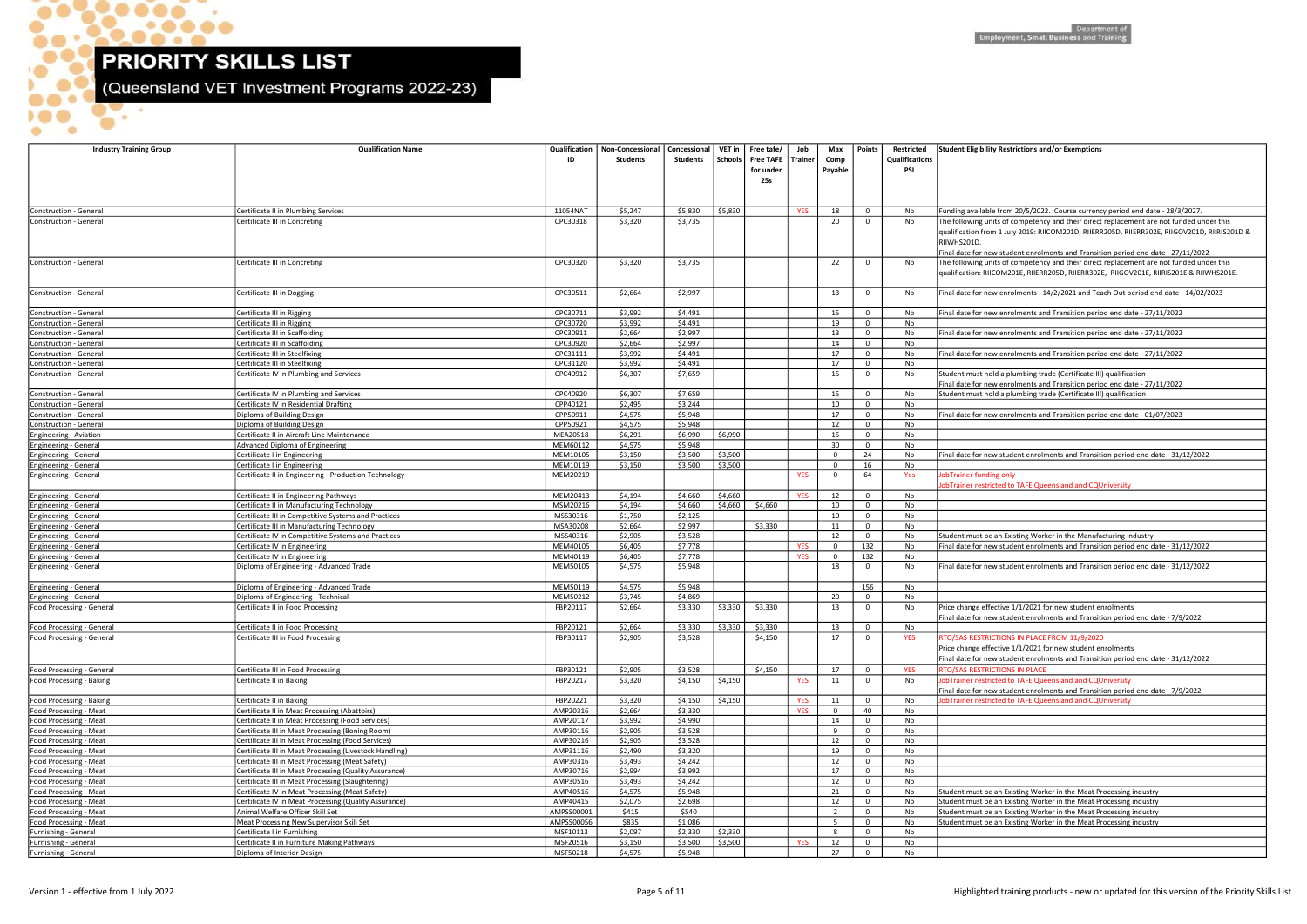$\bullet$ 

**OP** 

 $\bullet$ 

 $\bullet\bullet\bullet\bullet$ 

**DOO**  $\bullet$   $\bullet$  (Queensland VET Investment Programs 2022-23)

| <b>Industry Training Group</b>                                                             | <b>Qualification Name</b>                                                                                                    | Qualification<br>ID  | <b>Non-Concessional</b><br><b>Students</b> | Concessional<br>Students | Schools     | VET in Free tafe/<br><b>Free TAFE</b><br>for under<br><b>25s</b> | Job<br>Trainer           | Max<br>Comp<br>Payable | Points                        | Restricted<br><b>Qualifications</b><br><b>PSL</b> | Student Eligibility Restrictions and/or Exemptions                                                                                                                                                                                                                       |
|--------------------------------------------------------------------------------------------|------------------------------------------------------------------------------------------------------------------------------|----------------------|--------------------------------------------|--------------------------|-------------|------------------------------------------------------------------|--------------------------|------------------------|-------------------------------|---------------------------------------------------|--------------------------------------------------------------------------------------------------------------------------------------------------------------------------------------------------------------------------------------------------------------------------|
|                                                                                            |                                                                                                                              |                      |                                            |                          |             |                                                                  |                          |                        |                               |                                                   |                                                                                                                                                                                                                                                                          |
| General Education & Training - Foundation Skills                                           | Certificate I in Access to Vocational Pathways                                                                               | FSK10119             | \$3,330                                    | \$3,330                  |             |                                                                  |                          | 11                     | $\mathbf{0}$                  | No                                                |                                                                                                                                                                                                                                                                          |
| General Education & Training - Foundation Skills                                           | Certificate I in Skills for Education and Training Pathways                                                                  | 10290NAT             | \$3,330                                    | \$3,330                  |             |                                                                  |                          | 13                     | $\mathbf 0$                   | No                                                | Course currency period end date - 20/12/2022                                                                                                                                                                                                                             |
| General Education & Training - Foundation Skills                                           | Certificate I in Skills for Vocational Pathways                                                                              | FSK10219             | \$3,330                                    | \$3,330                  |             |                                                                  |                          | 11                     | $\mathbf{0}$                  | No                                                |                                                                                                                                                                                                                                                                          |
| General Education & Training - Foundation Skills                                           | Certificate II in Skills for Education, Training and Employment Pathways                                                     | 10291NAT             | \$3,330                                    | \$3,330                  |             |                                                                  |                          | 11                     | $\mathbf 0$                   | No                                                | Course currency period end date - 20/12/2022                                                                                                                                                                                                                             |
| General Education & Training - Foundation Skills                                           | Certificate II in Skills for Work and Vocational Pathways                                                                    | FSK20119             | \$4,150                                    | \$4,150                  |             |                                                                  |                          | 14                     | $\mathbf 0$                   | No                                                |                                                                                                                                                                                                                                                                          |
| General Education & Training - Foundation Skills                                           | Course in Skills to Access Learning Pathways                                                                                 | 10289NAT             | \$3,330                                    | \$3,330                  |             |                                                                  |                          | 10                     | $\mathbf 0$                   | No                                                | Course currency period end date - 20/12/2022                                                                                                                                                                                                                             |
| General Education & Training - Foundation Skills<br>General Education & Training - General | Course in Skills to Develop Learning Pathways<br>Certificate II in Auslan                                                    | 10288NAT<br>PSP20218 | \$3,330<br>\$2,511                         | \$3,330<br>\$2,790       |             |                                                                  |                          | 11<br>$\overline{3}$   | $\mathbf{0}$<br>$\mathbf 0$   | No<br><b>YES</b>                                  | Course currency period end date - 20/12/2022<br>RTO/SAS RESTRICTIONS IN PLACE                                                                                                                                                                                            |
|                                                                                            |                                                                                                                              |                      |                                            |                          |             |                                                                  |                          |                        |                               |                                                   | Student may already hold a certificate III or higher level qua<br>complete Certificates III and IV in Auslan up to the Diploma                                                                                                                                           |
| General Education & Training - General                                                     | Certificate III in Auslan                                                                                                    | PSP30218             | \$2,904                                    | \$3,267                  |             |                                                                  |                          | $\overline{3}$         | $\mathbf 0$                   | <b>YES</b>                                        | RTO/SAS RESTRICTIONS IN PLACE<br>Student must be awarded PSP20218 Certificate II in Auslan<br>may already hold a certificate III or higher level qualificatior<br>complete Certificate IV and the Diploma of Auslan.                                                     |
| General Education & Training - General                                                     | Certificate III in Aboriginal and Torres Strait Islander Education                                                           | 10751NAT             | \$2,976                                    | \$3,348                  |             |                                                                  |                          | 15                     | $\mathbf 0$                   | No                                                | Course currency period end date - 5/6/2023                                                                                                                                                                                                                               |
| General Education & Training - General                                                     | Certificate IV in Adult Tertiary Preparation                                                                                 | 10765NAT             | \$2,994                                    | \$3,493                  |             |                                                                  | <b>YES</b>               | -9                     | $\mathbf 0$                   | No                                                | JobTrainer restricted to TAFE Queensland and CQUniversity                                                                                                                                                                                                                |
| General Education & Training - General                                                     | Certificate IV in Auslan                                                                                                     | PSP40818             | \$2,904                                    | \$3,267                  |             |                                                                  |                          | $\overline{3}$         | $\mathbf 0$                   | <b>YES</b>                                        | Course currency period end date - 31/12/2023<br>RTO/SAS RESTRICTIONS IN PLACE<br>Student must be awarded PSP20218 Certificate II in Auslan<br>enrol in this qualification. Student may already hold a certi<br>must have an aspiration to complete the Diploma of Auslan |
| General Education & Training - General                                                     | Diploma of Auslan                                                                                                            | PSP51018             | \$3,684                                    | \$4,912                  |             |                                                                  |                          | $\overline{a}$         | $\mathbf 0$                   | <b>YES</b>                                        | RTO/SAS RESTRICTIONS IN PLACE<br>Student must be awarded PSP20218 Certificate II in Auslan,<br>PSP40818 Certificate IV in Auslan to enrol in this qualificatio<br>certificate III or higher level qualification.                                                         |
| General Education & Training - General                                                     | Certificate IV in Crime and Justice Studies                                                                                  | 10283NAT             | \$1,860                                    | \$2,418                  |             |                                                                  | <b>YES</b>               | 10                     | $\mathbf 0$                   | No                                                | JobTrainer restricted to TAFE Queensland and CQUniversity<br>Final date for new student enrolments 30/9/2021 and Teac                                                                                                                                                    |
| General Education & Training - General                                                     | Certificate IV in Justice Studies                                                                                            | 10971NAT             | \$1,860                                    | \$2,418                  |             |                                                                  | <b>YES</b>               | 10                     | $\mathbf{0}$                  | No                                                | JobTrainer restricted to TAFE Queensland and CQUniversity                                                                                                                                                                                                                |
| General Education & Training - General                                                     | Certificate IV in Aboriginal and Torres Strait Islander Education                                                            | 10752NAT             | \$2,976                                    | \$3,720                  |             |                                                                  |                          | 13                     | $\mathbf 0$                   | No                                                | Course currency period end date - 12/6/2023                                                                                                                                                                                                                              |
| General Education & Training - General                                                     | Certificate IV in Training and Assessment                                                                                    | TAE40116             |                                            |                          |             |                                                                  | YES                      | 10                     | $\mathbf 0$                   | <b>YES</b>                                        | JobTrainer funding only<br>JobTrainer restricted to TAFE Queensland and CQUniversity                                                                                                                                                                                     |
| General Education & Training - General                                                     | Diploma of Crime and Justice Studies                                                                                         | 10284NAT             | \$2,475                                    | \$3,218                  |             |                                                                  | <b>YES</b>               | 14                     | $\mathbf 0$                   | No                                                | JobTrainer restricted to TAFE Queensland and CQUniversity<br>Final date for new student enrolments 30/9/2021 and Teac                                                                                                                                                    |
| General Education & Training - General                                                     | Diploma of Justice Studies                                                                                                   | 10972NAT             | \$2,475                                    | \$3,218                  |             |                                                                  | <b>YES</b>               | 14                     | $\mathbf 0$                   | No                                                | JobTrainer restricted to TAFE Queensland and CQUniversity                                                                                                                                                                                                                |
| General Education & Training - General                                                     | Diploma of Aboriginal and Torres Strait Islander Education                                                                   | 10753NAT             | \$4,448                                    | \$4,726                  |             |                                                                  |                          | 12                     | $\mathbf{0}$                  | No                                                | Course currency period end date - 11/6/2023                                                                                                                                                                                                                              |
| General Education & Training - General                                                     | Diploma of Interpreting (LOTE-English)                                                                                       | PSP50916             | \$3,684                                    | \$4,912                  |             |                                                                  |                          | 12                     | $\mathbf{0}$                  | <b>YES</b>                                        | RTO/SAS RESTRICTIONS IN PLACE<br>Student may already hold a certificate IV or higher level qua<br>demonstrate language proficiency in both English and Ausla<br>Auslan to enrol in this qualification.                                                                   |
| Health - General                                                                           | Certificate II in Aboriginal and/or Torres Strait Islander Primary Health Care                                               | HLT20113             | \$2,664                                    | \$3,330                  | $ $ \$3,330 | \$3,330                                                          |                          | 10                     | $\overline{0}$                | No                                                | Student must identify as Aboriginal and/or Torres Strait Isla                                                                                                                                                                                                            |
| Health - General<br>Health - General                                                       | Certificate II in Health Support Services<br>Certificate III in Aboriginal and/or Torres Strait Islander Primary Health Care | HLT23215<br>HLT30113 | \$2,664<br>\$4,656                         | \$3,330<br>\$5,820       | \$3,330     | \$3,330<br>\$5,820                                               | <b>YES</b><br><b>YES</b> | 12<br>17               | $\mathbf 0$<br>$\overline{0}$ | No                                                | Student must identify as Aboriginal and/or Torres Strait Isla                                                                                                                                                                                                            |
| Health - General                                                                           | Certificate III in Allied Health Assistance                                                                                  | HLT33015             | \$2,905                                    | \$3,528                  |             | \$4,150                                                          | <b>YES</b>               | 11                     | $\mathbf{0}$                  | No<br>No                                          |                                                                                                                                                                                                                                                                          |
| Health - General                                                                           | Certificate III in Dental Assisting                                                                                          | HLT35015             | \$3,493                                    | \$4,242                  |             | \$4,990                                                          | <b>YES</b>               | 11                     | $\mathbf 0$                   | No                                                | Final date for new student enrolments and Transition Perio                                                                                                                                                                                                               |
| Health - General                                                                           | Certificate III in Dental Assisting                                                                                          | HLT35021             | \$3,493                                    | \$4,242                  |             | \$4,990                                                          | <b>YES</b>               | 10                     | $\mathbf 0$                   | No                                                |                                                                                                                                                                                                                                                                          |
| Health - General                                                                           | Certificate III in Health Administration                                                                                     | HLT37315             | \$2,905                                    | \$3,528                  |             | \$4,150                                                          | <b>YES</b>               | 13                     | $\mathbf 0$                   | No                                                |                                                                                                                                                                                                                                                                          |
| Health - General                                                                           | Certificate III in Health Services Assistance                                                                                | HLT33115             | \$2,905                                    | \$3,528                  |             | \$4,150                                                          | <b>YES</b>               | 15                     | $\mathbf 0$                   | No                                                |                                                                                                                                                                                                                                                                          |
| Health - General                                                                           | Certificate III in Health Support Services                                                                                   | HLT33215             | \$2,331                                    | \$2,831                  |             | \$3,330                                                          | <b>YES</b>               | 15                     | $\mathbf 0$                   | No                                                |                                                                                                                                                                                                                                                                          |
| Health - General                                                                           | Certificate III in Indigenous Environmental Health                                                                           | HLT36115             | \$3,992                                    | \$4,990                  |             | \$4,990                                                          |                          | 13                     | $\mathbf 0$                   | No                                                |                                                                                                                                                                                                                                                                          |
| Health - General                                                                           | Certificate III in Pathology Collection                                                                                      | HLT37215             | \$2,905                                    | \$3,528                  |             | \$4,150                                                          | <b>YES</b>               | 14                     | $\mathbf 0$                   | No                                                |                                                                                                                                                                                                                                                                          |
| Health - General                                                                           | Certificate III in Pathology Assistance                                                                                      | HLT37415             | \$2,905                                    | \$3,528                  |             | \$4,150                                                          | <b>YES</b>               | 14                     | $\Omega$                      | No                                                |                                                                                                                                                                                                                                                                          |
| Health - General                                                                           | Certificate III in Sterilisation Services                                                                                    | HLT37015             | \$2,905                                    | \$3,528                  |             | \$4,150                                                          | <b>YES</b>               | 14                     | $\mathbf 0$                   | No                                                |                                                                                                                                                                                                                                                                          |
| Health - General                                                                           | Certificate IV in Aboriginal and/or Torres Strait Islander Primary Health Care                                               | HLT40113             | \$6,656                                    | \$8,320                  |             |                                                                  |                          | 21                     | $\mathbf 0$                   | No                                                | Student must identify as Aboriginal and/or Torres Strait Isla                                                                                                                                                                                                            |
| Health - General                                                                           | Certificate IV in Aboriginal and/or Torres Strait Islander Primary Health Care Practice                                      | HLT40213             | \$5,992                                    | \$7,490                  |             |                                                                  | <b>YES</b>               | 21                     | $\mathbf 0$                   | No                                                | Student must identify as Aboriginal and/or Torres Strait Isla<br>obTrainer restricted to TAFE Queensland and CQUniversity                                                                                                                                                |
| Health - General                                                                           | Certificate IV in Allied Health Assistance                                                                                   | HLT43015             | \$5,824                                    | \$7,072                  |             |                                                                  | <b>YES</b>               | 16                     | $\mathbf 0$                   | No                                                |                                                                                                                                                                                                                                                                          |
| Health - General                                                                           | Certificate IV in Health Administration                                                                                      | HLT47315             | \$4,074                                    | \$4,947                  |             |                                                                  | <b>YES</b>               | 14                     | $\mathbf 0$                   | No                                                |                                                                                                                                                                                                                                                                          |
| Health - General                                                                           | Certificate IV in Massage Therapy                                                                                            | HLT42015             | \$3,745                                    | \$4,869                  |             |                                                                  |                          | 13                     | $\mathbf 0$                   | No                                                |                                                                                                                                                                                                                                                                          |
| Health - General<br>Health - General                                                       | Certificate IV in Medical Practice Assisting<br>Diploma of Aboriginal and/or Torres Strait Islander Primary Health Care      | HLT47715<br>HLT50113 | \$5,824<br>\$7,320                         | \$7,072<br>\$9,150       |             |                                                                  |                          | 23<br>30               | $\mathbf 0$<br>$\mathbf 0$    | No<br>No                                          | Student must identify as an Aboriginal and/or Torres Strait                                                                                                                                                                                                              |
| Health - General                                                                           | Diploma of Aboriginal and/or Torres Strait Islander Primary Health Care Practice                                             | HLT50213             | \$7,320                                    | \$9,150                  |             |                                                                  |                          | 31                     | $\mathbf{0}$                  | No                                                | Student must identify as an Aboriginal and/or Torres Strait                                                                                                                                                                                                              |

### ibility Restrictions and/or Exemptions

already hold a certificate III or higher level qualification and must have an aspiration to ertificates III and IV in Auslan up to the Diploma of Auslan.

t be awarded PSP20218 Certificate II in Auslan to enrol in this qualification. Student hold a certificate III or higher level qualification and must have an aspiration to

t be awarded PSP20218 Certificate II in Auslan and PSP30218 Certificate III in Auslan to qualification. Student may already hold a certificate III or higher level qualification and n aspiration to complete the Diploma of Auslan.

t be awarded PSP20218 Certificate II in Auslan, PSP30218 Certificate III in Auslan and ertificate IV in Auslan to enrol in this qualification. Student may already hold a I or higher level qualification.

 $r$  new student enrolments 30/9/2021 and Teach Out end date 29/9/2023.

estricted to TAFE Queensland and CQUniversity.

r new student enrolments 30/9/2021 and Teach Out end date 29/9/2023.

 $\alpha$  already hold a certificate IV or higher level qualification. The student must

e language proficiency in both English and Auslan equivalent to 22081VIC Diploma of In this qualification.

t identify as Aboriginal and/or Torres Strait Islander

t identify as Aboriginal and/or Torres Strait Islander

r new student enrolments and Transition Period end date - 30/4/2023

t identify as Aboriginal and/or Torres Strait Islander identify as Aboriginal and/or Torres Strait Islander estricted to TAFE Queensland and CQUniversity

t identify as an Aboriginal and/or Torres Strait Islander identify as an Aboriginal and/or Torres Strait Islander Britan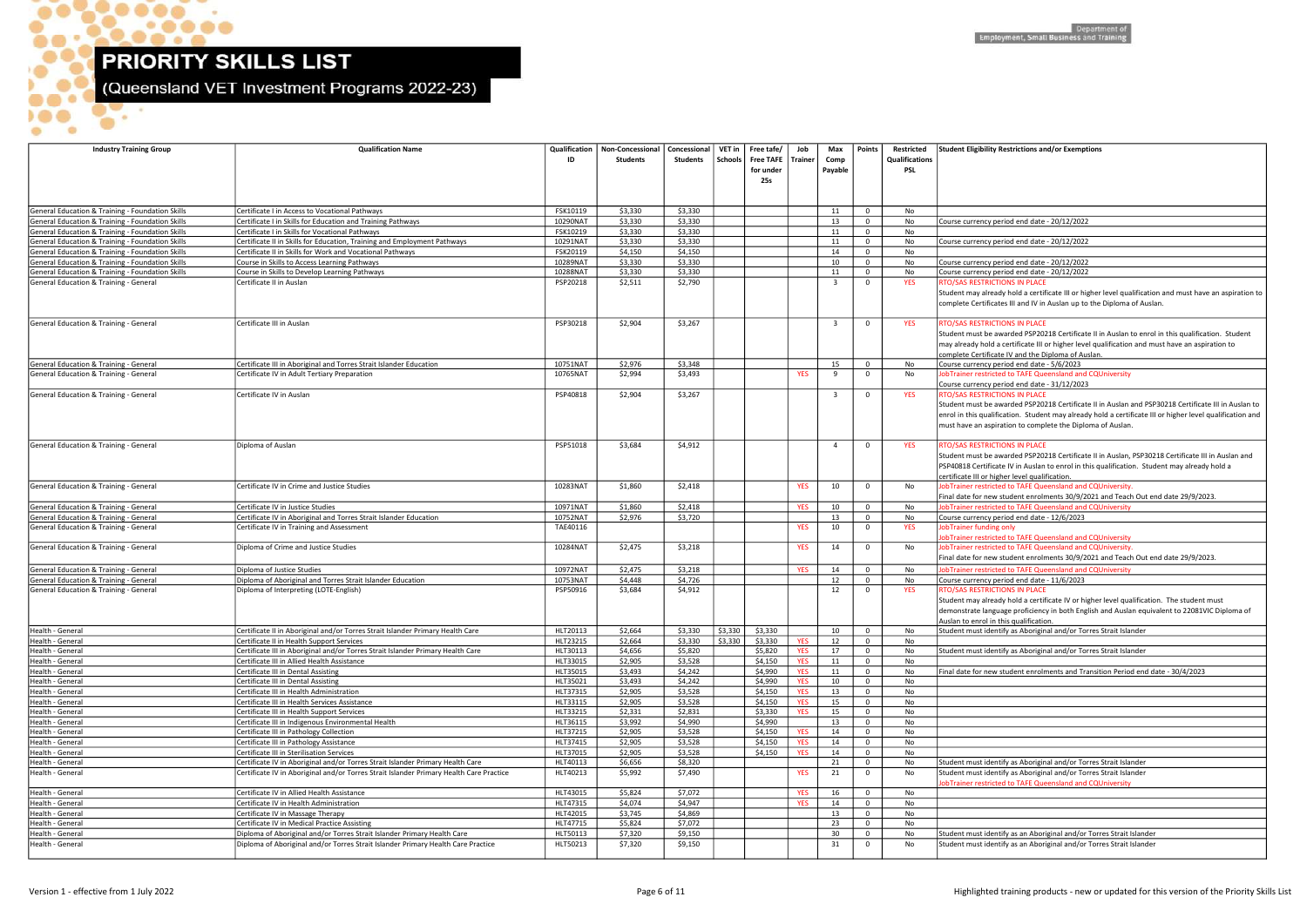$\bullet$ .

 $\bullet$ .

 $\bullet$ 

 $\bullet$ 

 $\bullet\bullet\bullet\bullet$ 

Σ

 $\bullet$ 

(Queensland VET Investment Programs 2022-23)

hort course only (Agronomy Digital Technologies) – subsidy available for up to 3 units of competency (AHCAGB516, AHCAGB521, AHCWRK502) available from 8 March 2022

| <b>Industry Training Group</b>                                   | <b>Qualification Name</b>                                                                        | Qualification<br>ID    | Non-Concessional<br><b>Students</b> | Concessional<br>Students | VET in<br>Schools | Free tafe/<br>Free TAFE   Trainer<br>for under<br>25s | Job        | Max<br>Comp<br>Payable | Points                      | Restricted<br>Qualifications<br>PSL | <b>Student Eligibility Restrictions an</b>                                                              |
|------------------------------------------------------------------|--------------------------------------------------------------------------------------------------|------------------------|-------------------------------------|--------------------------|-------------------|-------------------------------------------------------|------------|------------------------|-----------------------------|-------------------------------------|---------------------------------------------------------------------------------------------------------|
| Health - General                                                 | Diploma of Anaesthetic Technology                                                                | HLT57915               | \$4,575                             | \$5,948                  |                   |                                                       |            | 17                     | $\mathbf 0$                 | No                                  |                                                                                                         |
| Health - General                                                 | Diploma of Dental Technology                                                                     | HLT55118               | \$4,575                             | \$5,948                  |                   |                                                       |            | 25                     | $\mathbf 0$                 | No                                  |                                                                                                         |
| Health - General                                                 | Diploma of Nursing                                                                               | HLT54115               | \$8,981                             | \$10,906                 |                   |                                                       |            | 25                     | $\mathbf 0$                 | <b>YES</b>                          | RTO/SAS RESTRICTIONS IN PLACE<br>Final date for new student enroln                                      |
| Health - General                                                 | Diploma of Nursing                                                                               | HLT54121               | \$8,981                             | \$10,906                 |                   |                                                       |            | 25                     | $\mathbf{0}$                | <b>YES</b>                          | <b>RTO/SAS RESTRICTIONS IN PLACE</b>                                                                    |
| Health - General                                                 | Diploma of Practice Management                                                                   | HLT57715               | \$3,325                             | \$4,323                  |                   |                                                       |            | 15                     | $\mathbf 0$                 | No                                  | Funding available from 26 May 20<br>Student must be an Existing Work                                    |
| Health - General                                                 | Chronic Condition Self-management for Aboriginal and/or Torres Strait Islander Clients Skill Set | <b>HLTSS00035</b>      | \$1,169                             | \$1,420                  |                   |                                                       |            | $\overline{4}$         | $\mathbf 0$                 | No                                  | Student must be an Existing Worl<br>student eligibility requirements a                                  |
| Health - General                                                 | Aboriginal and/or Torres Strait Islander Aged Care Skill Set                                     | <b>HLTSS00039</b>      |                                     |                          |                   |                                                       | <b>YES</b> | $\overline{4}$         | $\mathbf{0}$                | <b>YES</b>                          | JobTrainer funding only<br>Student must hold a Cert III or hig<br>set requirements.                     |
| Health - General                                                 | Telehealth Administration Skill Set                                                              | HLTSS00043             |                                     |                          |                   |                                                       | <b>YES</b> | $\overline{4}$         | $\mathbf 0$                 | <b>YES</b>                          | JobTrainer funding only                                                                                 |
| Hospitality - General                                            | Advanced Diploma of Hospitality Management                                                       | SIT60316               | \$4,575                             | \$5,948                  |                   |                                                       |            | 33                     | $\mathbf 0$                 | No                                  |                                                                                                         |
| Hospitality - General                                            | Certificate I in Hospitality                                                                     | SIT10216               | \$664                               | \$830                    | \$830             | \$830                                                 |            | 6                      | $\mathbf 0$                 | No                                  |                                                                                                         |
| Hospitality - General                                            | Certificate II in Hospitality                                                                    | SIT20316               | \$2,000                             | \$2,500                  | \$2,500           | \$2,500                                               | <b>YES</b> | 12                     | $\mathbf 0$                 | No                                  |                                                                                                         |
| Hospitality - General                                            | Certificate II in Kitchen Operations                                                             | SIT20416               | \$2,000                             | \$2,500                  | \$2,500           | \$2,500                                               | <b>YES</b> | 13                     | $\mathbf 0$                 | No                                  |                                                                                                         |
| Hospitality - General<br>Hospitality - General                   | Certificate III in Hospitality<br>Certificate IV in Commercial Cookery                           | SIT30616<br>SIT40516   | \$2,664<br>\$6,405                  | \$2,997<br>\$7,778       |                   | \$3,330                                               |            | 15<br>33               | $\mathbf 0$<br>$\mathbf{0}$ | No<br>No                            | Student must be an Existing Worl<br>trade qualification (Certificate III)                               |
| Hospitality - General                                            | Certificate IV in Hospitality                                                                    | SIT40416               | \$4,655                             | \$5,653                  |                   |                                                       |            | 21                     | $\mathbf{0}$                | <b>YES</b>                          | <b>RTO/SAS RESTRICTIONS IN PLACE</b>                                                                    |
|                                                                  |                                                                                                  |                        |                                     |                          |                   |                                                       |            |                        |                             |                                     | Student must be an Existing Work                                                                        |
| Hospitality - General                                            | Certificate IV in Patisserie                                                                     | SIT40716               | \$6,405                             | \$7,778                  |                   |                                                       |            | 32                     | $\mathbf 0$                 | No                                  | Student must be an Existing Worl                                                                        |
| Hospitality - General<br>Hospitality - General                   | Diploma of Hospitality Management<br>Mentoring and Supervision                                   | SIT50416<br>SITSS00039 | \$4,575<br>\$581                    | \$5,948<br>\$706         |                   |                                                       | <b>YES</b> | 28<br>$\overline{4}$   | $\mathbf 0$<br>$\mathbf 0$  | No<br>No                            | Student must be an Existing Worl<br>Final date for new student enroln                                   |
| Laboratory Operations - General                                  | Certificate II in Sampling and Measurement                                                       | MSL20118               | \$2,000                             | \$2,500                  | \$2,500           | \$2,500                                               | <b>YES</b> | 8                      | $\mathbf 0$                 | No                                  |                                                                                                         |
| Laboratory Operations - General                                  | Certificate III in Laboratory Skills                                                             | MSL30118               | \$3,992                             | \$4,491                  |                   | \$4,990                                               |            | 13                     | $\mathbf 0$                 | No                                  |                                                                                                         |
| Laboratory Operations - General                                  | Certificate IV in Laboratory Techniques                                                          | MSL40118               | \$4,575                             | \$5,948                  |                   |                                                       | <b>YES</b> | 15                     | $\mathbf 0$                 | No                                  | JobTrainer restricted to TAFE Que                                                                       |
| Laboratory Operations - General                                  | Diploma of Laboratory Technology                                                                 | MSL50118               | \$4,575                             | \$5,948                  |                   |                                                       |            | 15                     | $\mathbf{0}$                | No                                  | Student must already hold a Cert<br>Level Skills program                                                |
| Mining - General                                                 | Certificate II in Drilling Operations                                                            | RII20920               | \$4,194                             | \$4,660                  |                   |                                                       |            | 12                     | $\mathbf 0$                 | No                                  |                                                                                                         |
| Mining - General                                                 | Certificate II in Oil & Gas Drilling (Onshore) and Well Servicing                                | RII21120               | \$4,194                             | \$4,660                  |                   |                                                       |            | 12                     | $\mathbf 0$                 | No                                  |                                                                                                         |
| Mining - General                                                 | Certificate III in Drilling Operations                                                           | RII31820               | \$2,664                             | \$2,997                  |                   |                                                       |            | 13                     | $\mathbf 0$                 | No                                  |                                                                                                         |
| Mining - General<br>Mining - General                             | Certificate III in Well Servicing Operations<br>Surface Coal Mine Safety skill set               | RII32220<br>RIISS00034 | \$3,320<br>\$581                    | \$3,735<br>\$706         |                   |                                                       |            | 14<br>6                | $\mathbf 0$<br>$\mathbf 0$  | No<br><b>YES</b>                    | RTO/SAS RESTRICTIONS IN PLACE<br>Students may already hold a Cert<br>part of a SAS industry proposal ap |
| Primary Industry - Agriculture                                   | Certificate II in Agriculture                                                                    | AHC20116               | \$3,320                             | \$4,150                  | \$4,150           | \$4,150                                               |            | 18                     | $\mathbf 0$                 | No                                  |                                                                                                         |
| Primary Industry - Agriculture                                   | Certificate II in Animal Studies                                                                 | ACM20117               | \$2,664                             | \$3,330                  | \$3,330           |                                                       |            | 12                     | $\mathbf 0$                 | No                                  | Final date for new student enrolr                                                                       |
| Primary Industry - Agriculture                                   | Certificate II in Animal Studies                                                                 | ACM20121               | \$2.664                             | \$3.330                  | \$3.330           |                                                       |            | 12                     | $\mathbf 0$                 | No                                  |                                                                                                         |
| Primary Industry - Agriculture                                   | Certificate II in Production Horticulture                                                        | AHC20320               | \$3,320                             | \$4,150                  | \$4,150           | \$4,150                                               |            | 15                     | $\mathbf 0$                 | No                                  |                                                                                                         |
| Primary Industry - Agriculture<br>Primary Industry - Agriculture | Certificate II in Rural Operations<br>Certificate III in Agriculture                             | AHC21216<br>AHC30116   | \$3,320<br>\$3,992                  | \$4,150<br>\$4,491       | \$4,150           | \$4,150<br>\$4,990                                    | YES        | 15<br>16               | $\mathbf{0}$<br>$\mathbf 0$ | No<br>No                            |                                                                                                         |
| Primary Industry - Agriculture                                   | Certificate III in Animal Studies                                                                | ACM30117               | \$2,905                             | \$3,528                  |                   |                                                       | <b>YES</b> | 12                     | $\mathbf 0$                 | No                                  | JobTrainer restricted to TAFE Que<br>Final date for new student enrolr                                  |
| Primary Industry - Agriculture                                   | Certificate III in Companion Animal Services                                                     | ACM30417               | \$3,493                             | \$4,242                  |                   |                                                       |            | 15                     | $\mathbf 0$                 | No                                  | Final date for new student enrolr                                                                       |
| Primary Industry - Agriculture                                   | Certificate III in Animal Care Services                                                          | ACM30121               | \$3,493                             | \$4,242                  |                   |                                                       | <b>YES</b> | 17                     | $\mathbf 0$                 | No                                  | JobTrainer restricted to TAFE Que                                                                       |
| Primary Industry - Agriculture                                   | Certificate III in Captive Animals                                                               | ACM30317               | \$4,074                             | \$4,947                  |                   |                                                       |            | 16                     | $\mathbf 0$                 | No                                  | Final date for new student enroln                                                                       |
| Primary Industry - Agriculture                                   | Certificate III in Wildlife and Exhibited Animal Care                                            | ACM30321               | \$4,074                             | \$4,947                  |                   |                                                       |            | 16                     | $\mathbf 0$                 | No                                  |                                                                                                         |
| Primary Industry - Agriculture                                   | Certificate III in Feedlot Operations                                                            | AHC33316               | \$3,992                             | \$4,491                  |                   |                                                       |            | 17                     | $\mathbf 0$                 | No                                  |                                                                                                         |
| Primary Industry - Agriculture                                   | Certificate III in Production Horticulture                                                       | AHC30620               | \$5,320                             | \$5,985                  |                   | \$6,650                                               |            | 15                     | $\mathbf 0$                 | No                                  |                                                                                                         |
| Primary Industry - Agriculture                                   | Certificate III in Rural Operations                                                              | AHC32816               | \$3,992                             | \$4,491                  |                   | \$4,990                                               | <b>YES</b> | 16                     | $\mathbf 0$                 | No                                  | The following units of competend<br>qualification from 1 July 2019: RII<br>RIIWHS201D.                  |
| Primary Industry - Agriculture                                   | Certificate IV in Agribusiness                                                                   | AHC41019               | \$3,493                             | \$4,242                  |                   |                                                       |            | 12                     | $\mathbf 0$                 | No                                  |                                                                                                         |
| Primary Industry - Agriculture                                   | Certificate IV in Agriculture                                                                    | AHC40116               | \$2,331                             | \$2,831                  |                   |                                                       |            | 12                     | $\mathbf 0$                 | No                                  |                                                                                                         |
| Primary Industry - Agriculture                                   | Certificate IV in Veterinary Nursing                                                             | ACM40418               | \$4,575                             | \$5,948                  |                   |                                                       | <b>YES</b> | 21                     | $\mathbf 0$                 | No                                  | JobTrainer restricted to TAFE Que                                                                       |
| Primary Industry - Agriculture                                   | Diploma of Agribusiness Management                                                               | AHC51419               | \$2,910                             | \$3,783                  |                   |                                                       | <b>YES</b> | 10                     | $\mathbf 0$                 | No                                  | JobTrainer short course only (Agr<br>competency (AHCAGB516, AHCA                                        |
| Primary Industry - Agriculture                                   | Diploma of Agriculture                                                                           | AHC50116               | \$2,495                             | \$3,244                  |                   |                                                       |            | 10                     | $\mathbf 0$                 | No                                  |                                                                                                         |
| Primary Industry - Agriculture                                   | Agricultural Chemical Skill Set                                                                  | AHCSS00074             |                                     |                          |                   |                                                       | <b>YES</b> | $\overline{2}$         | $\mathbf 0$                 | <b>YES</b>                          | JobTrainer funding only                                                                                 |

### ibility Restrictions and/or Exemptions

r new student enrolments and Transition period end date - 31/12/2023

ilable from 26 May 2022

It be an Existing Worker in the Health Industry.

t be an Existing Worker in the Community Services and Health industry. Additional bility requirements are published on www.training.gov.au.

It hold a Cert III or high qualification in community services or health in line with the skill ents.

t be an Existing Worker in the Tourism and Hospitality industry and must already hold a cation (Certificate III) in the Tourism and Hospitality industry.

It be an Existing Worker in the Tourism and Hospitality industry It be an Existing Worker in the Tourism and Hospitality industry

It be an Existing Worker in the Tourism and Hospitality industry r new student enrolments and Transition period end date - 8/6/2023

estricted to TAFE Queensland and CQUniversity

t already hold a Certificate IV in Laboratory Techniques not funded through the Higher rogram

y already hold a Certificate III or higher level qualification, but can only participate as S industry proposal approved by the Department

r new student enrolments and Transition period end date - 12/4/2023

estricted to TAFE Queensland and CQUniversity r new student enrolments and Transition period end date - 12/4/2023 r new student enrolments and Transition period end date - 12/4/2023 estricted to TAFE Queensland and CQUniversity new student enrolments and Transition period end date - 30/12/2022

g units of competency and their direct replacement are not funded under this from 1 July 2019: RIICOM201D, RIIERR205D, RIIERR302E, RIIGOV201D, RIIRIS201D &

### estricted to TAFE Queensland and CQUniversity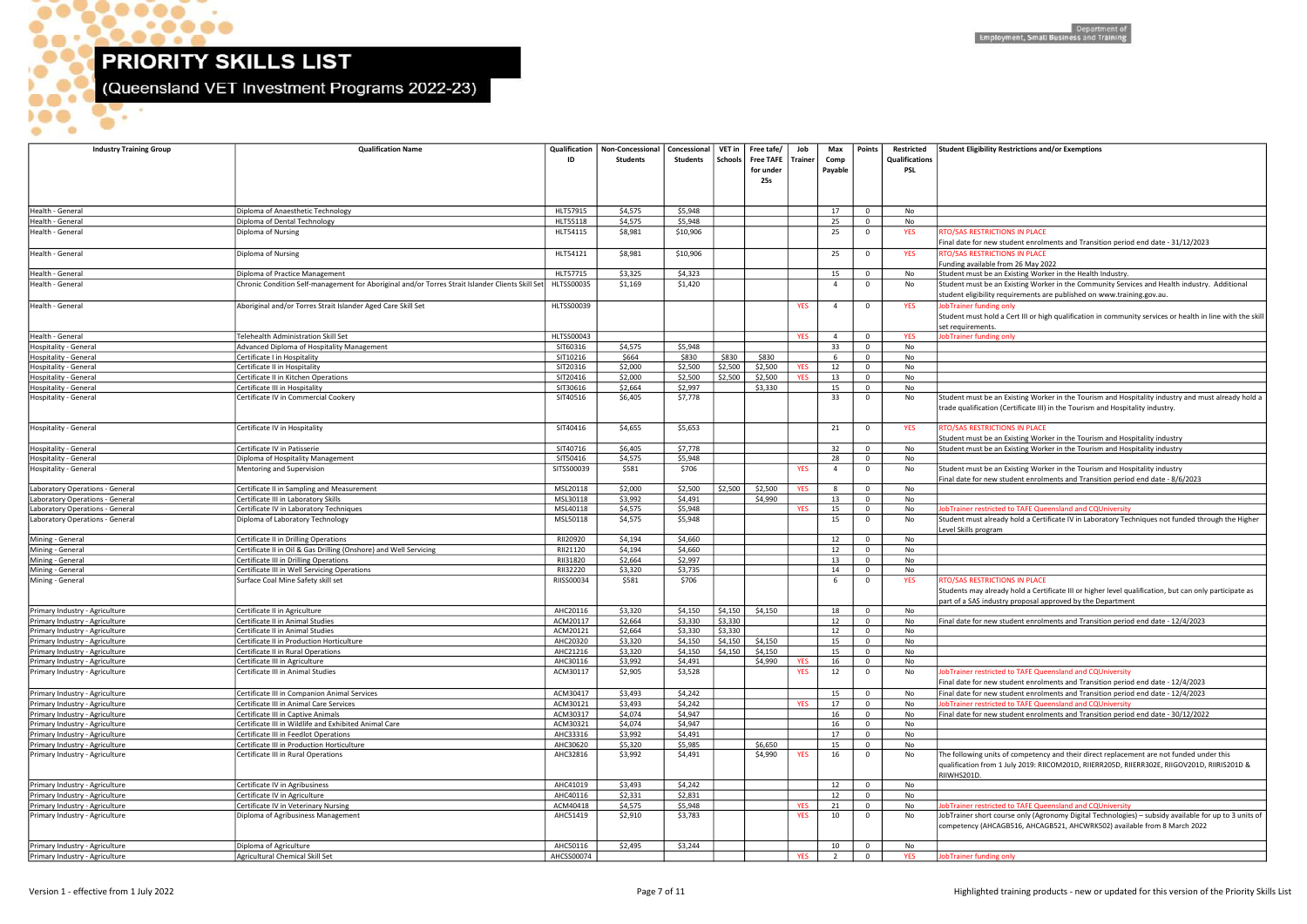$\bullet$ 

 $\bullet$ 

D

**OP.** 

 $\bullet$ 

 $\bullet$ 

 $\bullet$ 

 $\bullet\bullet\bullet\bullet$ 

 $\bullet$ 

 $\bullet$ 

(Queensland VET Investment Programs 2022-23)

| <b>Industry Training Group</b>                                           | <b>Qualification Name</b>                                                                                         | Qualification<br>ID  | Non-Concessional<br><b>Students</b> | Concessional<br>Students | VET in<br>  Schools | Free tafe/<br>Free TAFE   Trainer<br>for under<br>25s | Job        | Max<br>Comp<br>Payable | <b>Points</b>                    | Restricted<br><b>Qualifications</b><br><b>PSL</b> | Student Eligibility Restrictions and/or Exemptions                                                                                                                                               |
|--------------------------------------------------------------------------|-------------------------------------------------------------------------------------------------------------------|----------------------|-------------------------------------|--------------------------|---------------------|-------------------------------------------------------|------------|------------------------|----------------------------------|---------------------------------------------------|--------------------------------------------------------------------------------------------------------------------------------------------------------------------------------------------------|
| Primary Industry - Forestry                                              | Certificate II in Forest Growing and Management                                                                   | FWP20116             | \$3,728                             | \$4,660                  |                     |                                                       |            | 13                     | $\mathbf 0$                      | No                                                | Final date for new student enrolments and Transition period end date - 26/1/2023                                                                                                                 |
| Primary Industry - Forestry                                              | Certificate II in Harvesting and Haulage                                                                          | FWP20216             | \$3,728                             | \$4,660                  |                     |                                                       |            | 13                     | $\mathbf 0$                      | No                                                | Final date for new student enrolments and Transition period end date - 26/1/2023                                                                                                                 |
| Primary Industry - Forestry                                              | Certificate II in Sawmilling and Processing                                                                       | FWP20316             | \$3,728                             | \$4,660                  |                     |                                                       |            | 13                     | $\mathbf{0}$                     | No                                                |                                                                                                                                                                                                  |
| Primary Industry - Forestry                                              | Certificate II in Timber Manufactured Products                                                                    | FWP20516             | \$3,728                             | \$4,660                  |                     |                                                       |            | 13                     | $\mathbf 0$                      | No                                                |                                                                                                                                                                                                  |
| Primary Industry - Forestry                                              | Certificate III in Forest Growing and Management                                                                  | FWP30116             | \$4,494                             | \$5,992                  |                     |                                                       |            | 13                     | $\mathbf 0$                      | No                                                | Final date for new student enrolments and Transition period end date - 26/1/2023                                                                                                                 |
| Primary Industry - Forestry                                              | Certificate III in Harvesting and Haulage                                                                         | FWP30216             | \$4,992                             | \$6,656                  |                     |                                                       |            | 13                     | $\mathbf{0}$                     | No                                                | Final date for new student enrolments and Transition period end date - 26/1/2023                                                                                                                 |
| Primary Industry - Forestry                                              | Certificate III in Sawmilling and Processing                                                                      | FWP30316             | \$4,655                             | \$5,653                  |                     |                                                       |            | 13                     | $\mathbf 0$                      | No                                                |                                                                                                                                                                                                  |
| Primary Industry - Forestry                                              | Certificate III in Timber Manufactured Products                                                                   | FWP30516             | \$2,490                             | \$3,320                  |                     |                                                       |            | 13                     | $\mathbf 0$                      | No                                                |                                                                                                                                                                                                  |
| Primary Industry - Forestry                                              | Certificate III in Timber Building Products Supply<br>Certificate III in Timber Frame or Truss Manufacture        | FWP30620<br>FWP30920 | \$2,490<br>\$2,994                  | \$3,320<br>\$3,992       |                     |                                                       |            | 13<br>13               | $\mathbf 0$<br>$\mathbf 0$       | No<br>No                                          | Final date for new student enrolments and Transition period end date - 26/1/2023                                                                                                                 |
| Primary Industry - Forestry<br>Primary Industry - Forestry               | Certificate III in Timber Systems Design                                                                          | FWP31220             | \$2,994                             | \$3,992                  |                     |                                                       |            | 13                     | $\mathbf{0}$                     | No                                                |                                                                                                                                                                                                  |
| Primary Industry - Forestry                                              | Certificate IV in Forest Operations                                                                               | FWP40116             | \$3,745                             | \$4,869                  |                     |                                                       |            | 14                     | $\mathbf 0$                      | No                                                | Student must be an Existing Worker in the Forestry industry                                                                                                                                      |
|                                                                          |                                                                                                                   |                      |                                     |                          |                     |                                                       |            |                        |                                  |                                                   | Final date for new student enrolments and Transition period end date - 26/1/2023                                                                                                                 |
| Primary Industry - Forestry                                              | Certificate IV in Timber Processing                                                                               | FWP40216             | \$2,910                             | \$3,783                  |                     |                                                       |            | 14                     | $\mathbf 0$                      | No                                                | Student must be an Existing Worker in the Forestry industry                                                                                                                                      |
| Primary Industry - Forestry                                              | Certificate IV in Timber Systems Design                                                                           | FWP40420             | \$4,160                             | \$5,408                  |                     |                                                       |            | 15                     | $\mathbf{0}$                     | No                                                |                                                                                                                                                                                                  |
| Primary Industry - General                                               | Certificate II in Aquaculture                                                                                     | SFI20119             | \$2,664                             | \$3,330                  | \$3,330             |                                                       |            | 12                     | $\mathbf{0}$                     | No                                                |                                                                                                                                                                                                  |
| Primary Industry - General                                               | Certificate III in Aquaculture                                                                                    | SFI30119             | \$2,994                             | \$3,992                  |                     |                                                       |            | 16                     | $\mathbf 0$                      | No                                                |                                                                                                                                                                                                  |
| Primary Industry - General                                               | Farm Business Management Skill Set                                                                                | AHCSS00030           | \$2,905                             | \$3,528                  |                     |                                                       |            | $\overline{4}$         | $\mathbf{0}$                     | No                                                | Student must be an owner of, manager of or worker on a farm in Queensland and may already hold<br>a Certificate IV or higher level qualification                                                 |
| Primary Industry - Horticulture                                          | Certificate II in Arboriculture                                                                                   | AHC20520             | \$3,992                             | \$4,990                  |                     | \$4,990                                               |            | 11                     | $\mathbf 0$                      | No                                                |                                                                                                                                                                                                  |
| Primary Industry - Horticulture                                          | Certificate II in Horticulture                                                                                    | AHC20416             | \$3,320                             | \$4,150                  | \$4,150             | \$4,150                                               |            | 15                     | $\mathbf 0$                      | No                                                |                                                                                                                                                                                                  |
| Primary Industry - Horticulture                                          | Certificate II in Landscaping                                                                                     | AHC21616             | \$3,320                             | \$4,150                  |                     | \$4,150                                               |            | 15                     | $\mathbf 0$                      | No                                                |                                                                                                                                                                                                  |
| Primary Industry - Horticulture                                          | Certificate II in Parks and Gardens                                                                               | AHC20616             | \$2,664                             | \$3,330                  |                     | \$3,330                                               |            | 15                     | $\mathbf{0}$                     | No                                                |                                                                                                                                                                                                  |
| Primary Industry - Horticulture<br>Primary Industry - Horticulture       | Certificate III in Arboriculture<br>Certificate III in Horticulture                                               | AHC30820<br>AHC30716 | \$4,656<br>\$3,992                  | \$5,238<br>\$4,491       |                     | \$5,820<br>\$4,990                                    |            | 18<br>16               | $\mathbf 0$<br>$\mathbf 0$       | No<br><b>YES</b>                                  | RTO/SAS RESTRICTIONS IN PLACE FROM 11/9/2020                                                                                                                                                     |
| Primary Industry - Horticulture                                          | Certificate III in Landscape Construction                                                                         | AHC30916             | \$4,656                             | \$5,238                  |                     | \$5,820                                               |            | 15                     | $\mathbf{0}$                     | <b>YES</b>                                        | RTO/SAS RESTRICTIONS IN PLACE FROM 11/9/2020<br>Free TAFE for under 25s initiative                                                                                                               |
| Primary Industry - Horticulture                                          | Certificate III in Parks and Gardens                                                                              | AHC31016             | \$3,992                             | \$4,491                  |                     | \$4,990                                               |            | 16                     | $\mathbf 0$                      | <b>YES</b>                                        | RTO/SAS RESTRICTIONS IN PLACE FROM 11/9/2020<br>Free TAFE for under 25s initiative                                                                                                               |
| Primary Industry - Horticulture                                          | Certificate III in Nursery Operations                                                                             | AHC31120             |                                     |                          |                     |                                                       | <b>YES</b> | 16                     | $\mathbf 0$                      | <b>YES</b>                                        | <b>JobTrainer funding only</b><br>obTrainer restricted to TAFE Queensland and CQUniversity                                                                                                       |
| Primary Industry - Horticulture                                          | rrigation Contractor Skill Set                                                                                    | AHCSS00095           |                                     |                          |                     |                                                       | YES        | 5                      | $\mathbf 0$                      | <b>YES</b>                                        | obTrainer funding only                                                                                                                                                                           |
| Primary Industry - Horticulture                                          | Irrigation Installer Skill Set                                                                                    | AHCSS00096           |                                     |                          |                     |                                                       | <b>YES</b> | 6                      | $\mathbf{0}$                     | <b>YES</b>                                        | obTrainer funding only                                                                                                                                                                           |
| Primary Industry - Horticulture                                          | Pressurised Irrigation System Operator Skill Set                                                                  | AHCSS00098           |                                     |                          |                     |                                                       | <b>YES</b> | 6                      | $\mathbf 0$                      | <b>YES</b>                                        | obTrainer funding only                                                                                                                                                                           |
| Primary Industry - Horticulture                                          | Technical Skills For Sports Turf Management Skill Set                                                             | AHCSS00091           |                                     | \$830                    |                     |                                                       | <b>YES</b> | $\overline{4}$         | $\mathbf 0$<br>$\Omega$          | <b>YES</b><br>No                                  | obTrainer funding only                                                                                                                                                                           |
| Primary Industry - Land Management<br>Primary Industry - Land Management | Certificate I in Conservation and Ecosystem Management<br>Certificate II in Conservation and Ecosystem Management | AHC10120<br>AHC21020 | \$664<br>\$2,664                    | \$3,330                  | \$830<br>\$3,330    |                                                       |            | 15                     | $\overline{0}$                   | No                                                |                                                                                                                                                                                                  |
| Primary Industry - Land Management                                       | Certificate III in Conservation and Ecosystem Management                                                          | AHC31420             | \$2,905                             | \$3,528                  |                     |                                                       | <b>YES</b> | 16                     | $\mathbf{0}$                     | No                                                | Final date for new student enrolments and Transition period end date - 13/2/2023                                                                                                                 |
| Primary Industry - Land Management                                       | Certificate III in Conservation and Ecosystem Management                                                          | AHC31421             | \$2,905                             | \$3,528                  |                     |                                                       | <b>YES</b> | 16                     | $\mathbf 0$                      | No                                                | Funding effective from 4 July 2022                                                                                                                                                               |
| Process Manufacturing - General                                          | Certificate II in Autonomous Technologies                                                                         | 10935NAT             | \$5,247                             | \$5,830                  | \$5,830             |                                                       |            | 16                     | $\mathbf 0$                      | <b>YES</b>                                        | RESTRICTED TO TAFE QUEENSLAND AND CQUNIVERSITY                                                                                                                                                   |
| Process Manufacturing - General                                          | Certificate II in Process Plant Operations                                                                        | PMA20116             | \$2,664                             | \$3,330                  | \$3,330             |                                                       |            | 16                     | $\mathbf{0}$                     | No                                                | VET in Schools - delivery only within Surat Basin and Central Queensland                                                                                                                         |
| Process Manufacturing - General                                          | Certificate III in Process Manufacturing                                                                          | MSM30116             | \$2,905                             | \$3,528                  |                     |                                                       | <b>YES</b> | 21                     | $\mathbf{0}$                     | <b>YES</b>                                        | RTO/SAS RESTRICTIONS IN PLACE FROM 11/9/2020<br>JobTrainer short course only (Process worker) - subsidy available for up to 4 units of competency<br>MSMENV272, MSMWHS200, MSMSUP210, MSS402051) |
| Process Manufacturing - General                                          | Certificate III in Process Plant Operations                                                                       | PMA30120             | \$2,905                             | \$3,528                  |                     |                                                       |            | 21                     | $\mathbf 0$                      | <b>YES</b>                                        | RTO/SAS RESTRICTIONS IN PLACE                                                                                                                                                                    |
| Process Manufacturing - General<br>Retail - General                      | Certificate IV in Process Plant Technology                                                                        | PMA40116<br>SIR20116 | \$3,325<br>\$1,976                  | \$4,323<br>\$2,470       |                     |                                                       |            | 26                     | $\mathbf 0$                      | No                                                |                                                                                                                                                                                                  |
| Retail - General                                                         | Certificate II in Community Pharmacy<br>Certificate II in Retail Services                                         | SIR20216             | \$1,976                             | \$2,470                  |                     |                                                       |            | 12<br>12               | $\overline{0}$<br>$\overline{0}$ | No<br>No                                          |                                                                                                                                                                                                  |
| Retail - General                                                         | Certificate III in Community Pharmacy                                                                             | SIR30116             | \$2,598                             | \$3,464                  |                     |                                                       | <b>YES</b> | 19                     | $\mathbf{0}$                     | No                                                |                                                                                                                                                                                                  |
| Retail - General                                                         | Certificate III in Retail                                                                                         | SIR30216             | \$1,854                             | \$2,472                  |                     |                                                       | <b>YES</b> | 13                     |                                  | No                                                |                                                                                                                                                                                                  |
| Retail - General                                                         | Certificate IV in Community Pharmacy                                                                              | SIR40116             | \$2,780                             | \$3,614                  |                     |                                                       |            | 14                     | $\mathbf 0$                      | No                                                |                                                                                                                                                                                                  |
| Retail - General                                                         | Certificate IV in Retail Management                                                                               | SIR40316             | \$1,729                             | \$2,100                  |                     |                                                       |            | 11                     | $\mathbf{0}$                     | No                                                | Student must be an Existing Worker in the Retail industry                                                                                                                                        |
| Retail - General                                                         | Diploma of Retail Leadership                                                                                      | SIR50116             | \$1,860                             | \$2,418                  |                     |                                                       |            | 10                     | $\mathbf 0$                      | No                                                | Student must be an Existing Worker in the Retail industry and holds a Certificate IV in Retail<br>Management not funded through the Higher Level Skills program                                  |
| Retail - General                                                         | <b>Online Retail Coordination Skill Set</b>                                                                       | SIRSS00015           |                                     |                          |                     |                                                       | <b>YES</b> | $\overline{4}$         | $\mathbf 0$                      | <b>YES</b>                                        | <b>JobTrainer funding only</b>                                                                                                                                                                   |
| Retail - Personal Services                                               | Certificate II in Salon Assistant                                                                                 | SHB20216             | \$2,000                             | \$2,500                  | \$2,500             |                                                       | <b>YES</b> | 12                     | $\mathbf 0$                      | No                                                |                                                                                                                                                                                                  |
| Retail - Personal Services                                               | Certificate II in Retail Cosmetics                                                                                | SHB20116             | \$2,664                             | \$3,330                  | \$3,330             |                                                       |            | 15                     | $\mathbf 0$                      | No                                                | Final date for new student enrolments and Transition period end date - 14/12/2022                                                                                                                |
| Retail - Personal Services                                               | Certificate II in Retail Cosmetics                                                                                | SHB20121             | \$2,664                             | \$3,330                  | \$3,330             |                                                       |            | 15                     | $\mathbf{0}$                     | No                                                |                                                                                                                                                                                                  |
| Retail - Personal Services                                               | Certificate III in Beauty Services                                                                                | SHB30115             | \$2,490                             | \$3,320                  |                     |                                                       | <b>YES</b> | 15                     | $\mathbf 0$                      | No                                                | Final date for new student enrolments and Transition period end date - 14/12/2022                                                                                                                |
| Retail - Personal Services<br>Retail - Personal Services                 | Certificate III in Beauty Services<br>Certificate III in Nail Technology                                          | SHB30121<br>SHB30315 | \$2,490<br>\$2,490                  | \$3,320<br>\$3,320       |                     |                                                       | <b>YES</b> | 18<br>15               | $\mathbf{0}$<br>$\mathbf 0$      | No<br>No                                          | Final date for new student enrolments and Transition period end date - 14/12/2022                                                                                                                |
|                                                                          |                                                                                                                   |                      |                                     |                          |                     |                                                       |            |                        |                                  |                                                   |                                                                                                                                                                                                  |

| Final date for new student enrolments and Transition period end date - 26/1/2023                                                                                                                                                   |
|------------------------------------------------------------------------------------------------------------------------------------------------------------------------------------------------------------------------------------|
| Final date for new student enrolments and Transition period end date - 26/1/2023                                                                                                                                                   |
| Final date for new student enrolments and Transition period end date - 26/1/2023                                                                                                                                                   |
| Final date for new student enrolments and Transition period end date - 26/1/2023                                                                                                                                                   |
| Final date for new student enrolments and Transition period end date - 26/1/2023                                                                                                                                                   |
| Student must be an Existing Worker in the Forestry industry<br>Final date for new student enrolments and Transition period end date - 26/1/2023                                                                                    |
| Student must be an Existing Worker in the Forestry industry                                                                                                                                                                        |
| Student must be an owner of, manager of or worker on a farm in Queensland and may already hold<br>a Certificate IV or higher level qualification                                                                                   |
|                                                                                                                                                                                                                                    |
|                                                                                                                                                                                                                                    |
| RTO/SAS RESTRICTIONS IN PLACE FROM 11/9/2020<br>RTO/SAS RESTRICTIONS IN PLACE FROM 11/9/2020<br>Free TAFE for under 25s initiative                                                                                                 |
| RTO/SAS RESTRICTIONS IN PLACE FROM 11/9/2020<br>Free TAFE for under 25s initiative                                                                                                                                                 |
| JobTrainer funding only<br>JobTrainer restricted to TAFE Queensland and CQUniversity<br>JobTrainer funding only                                                                                                                    |
| JobTrainer funding only<br>JobTrainer funding only                                                                                                                                                                                 |
| JobTrainer funding only                                                                                                                                                                                                            |
| Final date for new student enrolments and Transition period end date - 13/2/2023<br>Funding effective from 4 July 2022                                                                                                             |
| RESTRICTED TO TAFE QUEENSLAND AND CQUNIVERSITY<br>VET in Schools - delivery only within Surat Basin and Central Queensland                                                                                                         |
| RTO/SAS RESTRICTIONS IN PLACE FROM 11/9/2020<br>JobTrainer short course only (Process worker) - subsidy available for up to 4 units of competency<br>(MSMENV272, MSMWHS200, MSMSUP210, MSS402051)<br>RTO/SAS RESTRICTIONS IN PLACE |
|                                                                                                                                                                                                                                    |
|                                                                                                                                                                                                                                    |
| Student must be an Existing Worker in the Retail industry                                                                                                                                                                          |
| Student must be an Existing Worker in the Retail industry and holds a Certificate IV in Retail<br>Management not funded through the Higher Level Skills program<br>JobTrainer funding only                                         |
| Final date for new student enrolments and Transition period end date - 14/12/2022                                                                                                                                                  |
| Final date for new student enrolments and Transition period end date - 14/12/2022                                                                                                                                                  |
| Final date for new student enrolments and Transition period end date - 14/12/2022                                                                                                                                                  |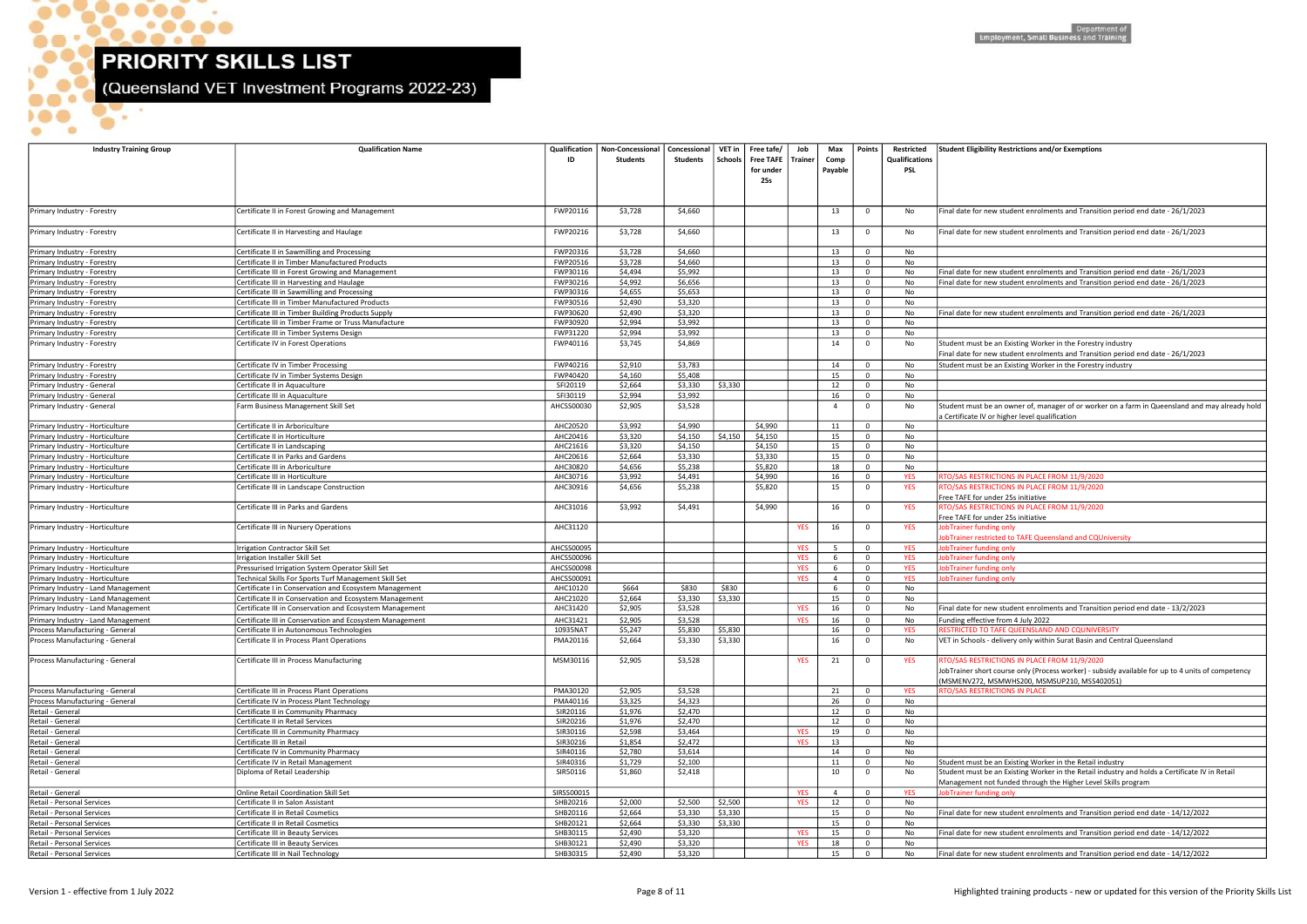\_\_\_  $\sim$ 

 $. 0000$ 

 $\bullet$ 

 $\bullet\bullet\bullet^\bullet$ 

 $\blacksquare$ 

 $\bullet$ 

ъ

 $\bullet$ .

(Queensland VET Investment Programs 2022-23)

| <b>Industry Training Group</b>                                                   | <b>Qualification Name</b>                                                          | Qualification<br>ID  | Non-Concessional<br>Students | Concessional  <br>Students | Schools | VET in   Free tafe/ $\overline{\phantom{a}}$<br>Free TAFE   Trainer | Job        | Max<br>Comp             | Points                      | Restricted<br>Qualifications | <b>Student Eligibility Restrictions and/or Exemptions</b>                                                                                                                          |
|----------------------------------------------------------------------------------|------------------------------------------------------------------------------------|----------------------|------------------------------|----------------------------|---------|---------------------------------------------------------------------|------------|-------------------------|-----------------------------|------------------------------|------------------------------------------------------------------------------------------------------------------------------------------------------------------------------------|
|                                                                                  |                                                                                    |                      |                              |                            |         | for under<br>25s                                                    |            | Payable                 |                             | PSL                          |                                                                                                                                                                                    |
|                                                                                  |                                                                                    |                      |                              |                            |         |                                                                     |            |                         |                             |                              |                                                                                                                                                                                    |
| Retail - Personal Services                                                       | Certificate III in Nail Technology                                                 | SHB30321             | \$2,490                      | \$3,320                    |         |                                                                     |            | 15                      | $\mathbf 0$                 | No                           |                                                                                                                                                                                    |
| Retail - Personal Services                                                       | Certificate III in Floristry                                                       | SFL30115             | \$4,494                      | \$5,992                    |         |                                                                     | <b>YES</b> | 21                      | $\mathbf 0$                 | No                           |                                                                                                                                                                                    |
| Retail - Personal Services                                                       | Diploma of Beauty Therapy                                                          | SHB50115             | \$4,575                      | \$5,948                    |         |                                                                     | <b>YES</b> | 25                      | $\mathbf{0}$                | No                           | obTrainer restricted to TAFE Queensland and CQUniversity                                                                                                                           |
|                                                                                  |                                                                                    |                      |                              |                            |         |                                                                     |            |                         |                             |                              | Final date for new student enrolments and Transition period end date - 14/12/2022                                                                                                  |
| Retail - Personal Services<br>Sports & Recreation - Fitness                      | Diploma of Beauty Therapy<br>Certificate III in Fitness                            | SHB50121<br>SIS30315 | \$4,575<br>\$1,854           | \$5,948<br>\$2,472         |         |                                                                     | <b>YES</b> | 29<br>16                | $\mathbf 0$<br>$\mathbf{0}$ | No<br>No                     | obTrainer restricted to TAFE Queensland and CQUniversity<br>Final date for new student enrolments and Transition period end date - 10/5/2023                                       |
| Sports & Recreation - Fitness                                                    | Certificate III in Fitness                                                         | SIS30321             | \$1,854                      | \$2,472                    |         |                                                                     |            | 15                      | $\mathbf 0$                 | No                           |                                                                                                                                                                                    |
| Sports & Recreation - General                                                    | Certificate II in Outdoor Recreation                                               | SIS20419             | \$1,976                      | \$2,470                    | \$2,470 |                                                                     | <b>YES</b> | 11                      | $\mathbf 0$                 | No                           | JobTrainer funding - final date for new student enrolments is 31 March 2022                                                                                                        |
| Sports & Recreation - General                                                    | Certificate II in Sport and Recreation                                             | SIS20115             | \$1,488                      | \$1,860                    | \$1,860 |                                                                     |            | 13                      | $\mathbf 0$                 | <b>YES</b>                   | <b>RTO/SAS RESTRICTIONS IN PLACE</b>                                                                                                                                               |
| Sports & Recreation - General                                                    | Certificate III in Outdoor Leadership                                              | SIS30619             | \$2,232                      | \$2,976                    |         |                                                                     | <b>YES</b> | 22                      | $\mathbf 0$                 | No                           |                                                                                                                                                                                    |
| Sports & Recreation - General                                                    | Certificate III in Sport and Recreation                                            | SIS30115             | \$1,482                      | \$1,976                    |         |                                                                     |            | 15                      | $\mathbf{0}$                | No                           |                                                                                                                                                                                    |
| Sports & Recreation - General                                                    | Certificate IV in Outdoor Leadership                                               | SIS40619             | \$3,892                      | \$4,726                    |         |                                                                     | <b>YES</b> | 27                      | $\mathbf 0$                 | No                           | Final date for new student enrolments and Transition period end date - 21/3/2023                                                                                                   |
| Sports & Recreation - General                                                    | Certificate IV in Outdoor Leadership                                               | SIS40621             | \$3,892                      | \$4,726                    |         |                                                                     | <b>YES</b> | 27                      | $\mathbf 0$                 | No                           |                                                                                                                                                                                    |
| Sports & Recreation - General                                                    | Swimming and Water Safety Teach skill set                                          | SISSS00112           | \$434                        | \$527                      |         |                                                                     | <b>YES</b> | $\overline{4}$          | $\mathbf{0}$                | No                           | Student must be an existing worker in the Aquatics, Education or Sport Industry sect                                                                                               |
| Sports & Recreation - Racing                                                     | Certificate II in Racing Industry                                                  | RGR20218             | \$1,976                      | \$2,470                    |         |                                                                     |            | 14                      | $\mathbf 0$                 | No                           | Final date for new student enrolments and Transition period end date - 1/9/2022                                                                                                    |
| Sports & Recreation - Racing                                                     | Certificate II in Racing Industry                                                  | RGR20221             | \$1,976                      | \$2,470                    |         |                                                                     |            | 14                      | $\mathbf 0$                 | No                           |                                                                                                                                                                                    |
| Sports & Recreation - Racing                                                     | Certificate III in Racing (Trackwork Rider)                                        | RGR30518             | \$3,336                      | \$4,448                    |         |                                                                     |            | 18                      | $\mathbf 0$                 | No                           |                                                                                                                                                                                    |
| Sports & Recreation - Racing                                                     | Certificate IV in Racing (Jockey)                                                  | RGR40218             | \$3,400                      | \$4,420                    |         |                                                                     |            | 17                      | $\mathbf 0$                 | No                           | Student must hold a current Jockey's Licence with the Queensland Racing Integrity C                                                                                                |
|                                                                                  |                                                                                    |                      |                              |                            |         |                                                                     |            |                         |                             |                              | Final date for new student enrolments and Transition period end date - 1/9/2022.                                                                                                   |
| Sports & Recreation - Racing                                                     | Certificate IV in Racing (Jockey)                                                  | RGR40221             | \$3,400                      | \$4,420                    |         |                                                                     |            | 17                      | $\mathbf{0}$                | No                           | Student must hold a current Jockey's Licence with the Queensland Racing Integrity C                                                                                                |
|                                                                                  |                                                                                    |                      |                              |                            |         |                                                                     |            |                         |                             |                              |                                                                                                                                                                                    |
| Sports & Recreation - Sport                                                      | Certificate II in Sport Coaching                                                   | SIS20319             | \$1,488                      | \$1,860                    | \$1,860 |                                                                     |            | $\overline{7}$          | $\mathbf{0}$                | No                           | inal date for new student enrolments and Transition period end date - 8/11/2022                                                                                                    |
| Sports & Recreation - Sport                                                      | Certificate II in Sport Coaching                                                   | SIS20321             | \$1,488                      | \$1,860                    | \$1,860 |                                                                     |            | $\overline{7}$          | $\mathbf 0$                 | No                           |                                                                                                                                                                                    |
| Sports & Recreation - Sport                                                      | Certificate III in Sport Coaching                                                  | SIS30519             | \$1,854                      | \$2,472                    |         |                                                                     |            | 10                      | $\mathbf{0}$                | No                           | inal date for new student enrolments and Transition period end date - 8/11/2022                                                                                                    |
| Sports & Recreation - Sport                                                      | Certificate III in Sport Coaching                                                  | SIS30521             | \$1,854                      | \$2,472                    |         |                                                                     |            | 10                      | $\mathbf{0}$                | No                           |                                                                                                                                                                                    |
| Textile, Clothing & Footwear - General                                           | Certificate II in Applied Fashion Design and Technology                            | MST20616             | \$3,320                      | \$4,150                    | \$4,150 |                                                                     | <b>YES</b> | 13                      | $\mathbf 0$                 | No                           | obTrainer restricted to TAFE Queensland and CQUniversity                                                                                                                           |
| Textile, Clothing & Footwear - General                                           | Certificate III in Applied Fashion Design and Technology                           | MST30819             | \$4,655                      | \$5,653                    |         |                                                                     |            | 19                      | $\mathbf 0$                 | No                           |                                                                                                                                                                                    |
| Textile, Clothing & Footwear - General<br>Textile, Clothing & Footwear - General | Certificate III in Footwear<br>Diploma of Applied Fashion Design and Merchandising | MST30416<br>MST50119 | \$4,494<br>\$4,575           | \$5,992<br>\$5,948         |         |                                                                     |            | 19<br>35                | $\mathbf 0$<br>$\mathbf 0$  | No<br>No                     |                                                                                                                                                                                    |
| Textile, Clothing & Footwear - Laundry/Dry Cleaning                              | Certificate III in Laundry Operations                                              | MST30619             | \$3,990                      | \$5,320                    |         |                                                                     |            | 16                      | $\mathbf{0}$                | No                           |                                                                                                                                                                                    |
| Textile, Clothing & Footwear - Production                                        | Certificate II in Leather Production                                               | MST20319             | \$3,320                      | \$4,150                    | \$4,150 |                                                                     |            | 13                      | $\mathbf{0}$                | No                           |                                                                                                                                                                                    |
| Tourism - General                                                                | Certificate I in Tourism (Australian Indigenous Culture)                           | SIT10116             | \$1,116                      | \$1,240                    | \$1,240 |                                                                     |            | 6                       | $\mathbf{0}$                | No                           |                                                                                                                                                                                    |
| Tourism - General                                                                | Certificate II in Tourism                                                          | SIT20116             | \$1,488                      | \$1,860                    | \$1,860 |                                                                     | <b>YES</b> | 11                      | $\mathbf 0$                 | No                           |                                                                                                                                                                                    |
| Tourism - General                                                                | Certificate III in Events                                                          | SIT30516             | \$1,854                      | \$2,472                    |         |                                                                     |            | 13                      | $\mathbf 0$                 | No                           |                                                                                                                                                                                    |
| Tourism - General                                                                | Certificate III in Guiding                                                         | SIT30316             | \$2,604                      | \$3,162                    |         |                                                                     |            | 13                      | $\mathbf 0$                 | No                           |                                                                                                                                                                                    |
| Tourism - General                                                                | Certificate III in Tourism                                                         | SIT30116             | \$1,729                      | \$2,100                    |         |                                                                     |            | 15                      | $\mathbf 0$                 | No                           |                                                                                                                                                                                    |
| Tourism - General                                                                | Certificate III in Travel                                                          | SIT30216             | \$2,598                      | \$3,464                    |         |                                                                     |            | 17                      | $\mathbf 0$                 | No                           |                                                                                                                                                                                    |
| Tourism - General<br>Tourism - General                                           | Certificate IV in Guiding                                                          | SIT40216<br>SIT40116 | \$3,892<br>\$2,780           | \$4,726<br>\$3,614         |         |                                                                     |            | 17<br>19                | $\mathbf{0}$<br>$\mathbf 0$ | No                           | Student must be an Existing Worker in the Tourism and Hospitality industry                                                                                                         |
| Tourism - General                                                                | Certificate IV in Travel and Tourism<br>Diploma of Event Management                | SIT50316             | \$3,400                      | \$4,420                    |         |                                                                     |            | 20                      | $\mathbf{0}$                | No<br>No                     |                                                                                                                                                                                    |
| Tourism - General                                                                | Diploma of Travel and Tourism Management                                           | SIT50116             | \$3,400                      | \$4,420                    |         |                                                                     |            | 23                      | $\mathbf 0$                 | No                           |                                                                                                                                                                                    |
| Tourism - General                                                                | Service for International Visitors                                                 | SITSS00042           | \$868                        | \$1,054                    |         |                                                                     |            | $\overline{\mathbf{3}}$ | $\mathbf{0}$                | No                           | Student must be an Existing Worker in the Tourism and Hospitality industry                                                                                                         |
|                                                                                  |                                                                                    |                      |                              |                            |         |                                                                     |            |                         |                             |                              | Final date for new student enrolments and Transition period end date - 8/6/2023                                                                                                    |
| Transport & Distribution - Aviation                                              | Certificate II in Transport Security Protection                                    | AVI20118             | \$2,097                      | \$2,330                    |         |                                                                     |            | 17                      | $\mathbf 0$                 | No                           | Students may enrol directly into this qualification. Students may access funding for /<br>CPP20218 Certificate II in Security Operations not both qualifications. Certificate II T |
|                                                                                  |                                                                                    |                      |                              |                            |         |                                                                     |            |                         |                             |                              | Support Plans are not required unless students are assessed as a disadvantaged learr                                                                                               |
|                                                                                  |                                                                                    |                      |                              |                            |         |                                                                     |            |                         |                             |                              | primarily for the International Airport Screening Officer occupation for the listed PSL                                                                                            |
|                                                                                  |                                                                                    |                      |                              |                            |         |                                                                     |            |                         |                             |                              | Students can choose to enrol in the other occupations - Air Cargo Examination Office<br>Units in Total), Maritime Screening Officer (capped at 13 Units in Total) or Domestic .    |
|                                                                                  |                                                                                    |                      |                              |                            |         |                                                                     |            |                         |                             |                              | Screening Officer (capped at 15 Units in Total) with PSL subsidies subject to the Total                                                                                            |
|                                                                                  |                                                                                    |                      |                              |                            |         |                                                                     |            |                         |                             |                              | to complete these specified occupations. Students may already hold a certificate III o                                                                                             |
|                                                                                  |                                                                                    |                      |                              |                            |         |                                                                     |            |                         |                             |                              | qualification not funded through the Certificate 3 Guarantee or Higher Level Skills pr                                                                                             |
|                                                                                  |                                                                                    |                      |                              |                            |         |                                                                     |            |                         |                             |                              | Students must meet the entry requirements listed on training gov.au and additional                                                                                                 |
|                                                                                  |                                                                                    |                      |                              |                            |         |                                                                     |            |                         |                             |                              | (including any associated costs/licences) with becoming a recognised screener. Thes                                                                                                |
|                                                                                  |                                                                                    |                      |                              |                            |         |                                                                     |            |                         |                             |                              | are effective from 15 October 2021.                                                                                                                                                |
| Transport & Distribution - Aviation                                              | Certificate III in Aviation (Remote Pilot)                                         | AVI30419             | \$2,664                      | \$2,997                    | \$3,330 |                                                                     |            | 14                      | $\mathbf 0$                 | No                           | Qualification is counted as part of the one funded qualification arrangement for VET                                                                                               |
|                                                                                  |                                                                                    |                      |                              |                            |         |                                                                     |            |                         |                             |                              | program policy for details                                                                                                                                                         |
| Transport & Distribution - Aviation                                              | Certificate IV in Aviation (Aviation Supervision)                                  | AVI40120             | \$2,910                      | \$3,783                    |         |                                                                     |            | 21                      | $\overline{0}$              | No                           |                                                                                                                                                                                    |
| Transport & Distribution - Aviation                                              | 3D Computed Tomography (CT) X-ray Scanning Skill Set                               | AVISS00079           | \$144                        | \$180                      |         |                                                                     |            |                         | $\mathbf 0$                 | No                           |                                                                                                                                                                                    |
| Transport & Distribution - General                                               | Certificate II in Supply Chain Operations                                          | TLI20420             | \$1,086                      | \$1,359                    | \$2,540 |                                                                     | <b>YES</b> | 14                      | $\overline{0}$              | No                           | Final date for new student enrolments and Transition period end date - 20/11/2022                                                                                                  |

### ibility Restrictions and/or Exemptions

Sports And Americation - Racing Certificate IV in Racing Certificate Integrity Commission.<br>It hold a current Jockey's Licence with the Queensland Racing Integrity Commission. new student enrolments and Transition period end date - 1/9/2022.

Sports And<br>Acting Certificate Integration - Racing Certificate IV in Racing (Integrity Commission.

t be an Existing Worker in the Tourism and Hospitality industry r new student enrolments and Transition period end date - 8/6/2023 in extransport Aviation Certification Certification Certification Aviation AVI20118 or Syn and Directly into this qualification. Students may access funding for AVI20118 or ertificate II in Security Operations not both qualifications. Certificate II Training and ns are not required unless students are assessed as a disadvantaged learner. Funding is the International Airport Screening Officer occupation for the listed PSL subsidies. students choose to enrol in the other occupations - Air Cargo Examination Officer (capped at 9 Il), Maritime Screening Officer (capped at 13 Units in Total) or Domestic Airport fficer (capped at 15 Units in Total) with PSL subsidies subject to the Total Units required these specified occupations. Students may already hold a certificate III or higher level not funded through the Certificate 3 Guarantee or Higher Level Skills programs. ist meet the entry requirements listed on training.gov.au and additional requirements ly associated costs/licences) with becoming a recognised screener. These arrangements from 15 October 2021.

 $\overline{\text{I}}$  is counted as part of the one funded qualification arrangement for VETiS - refer to icy for details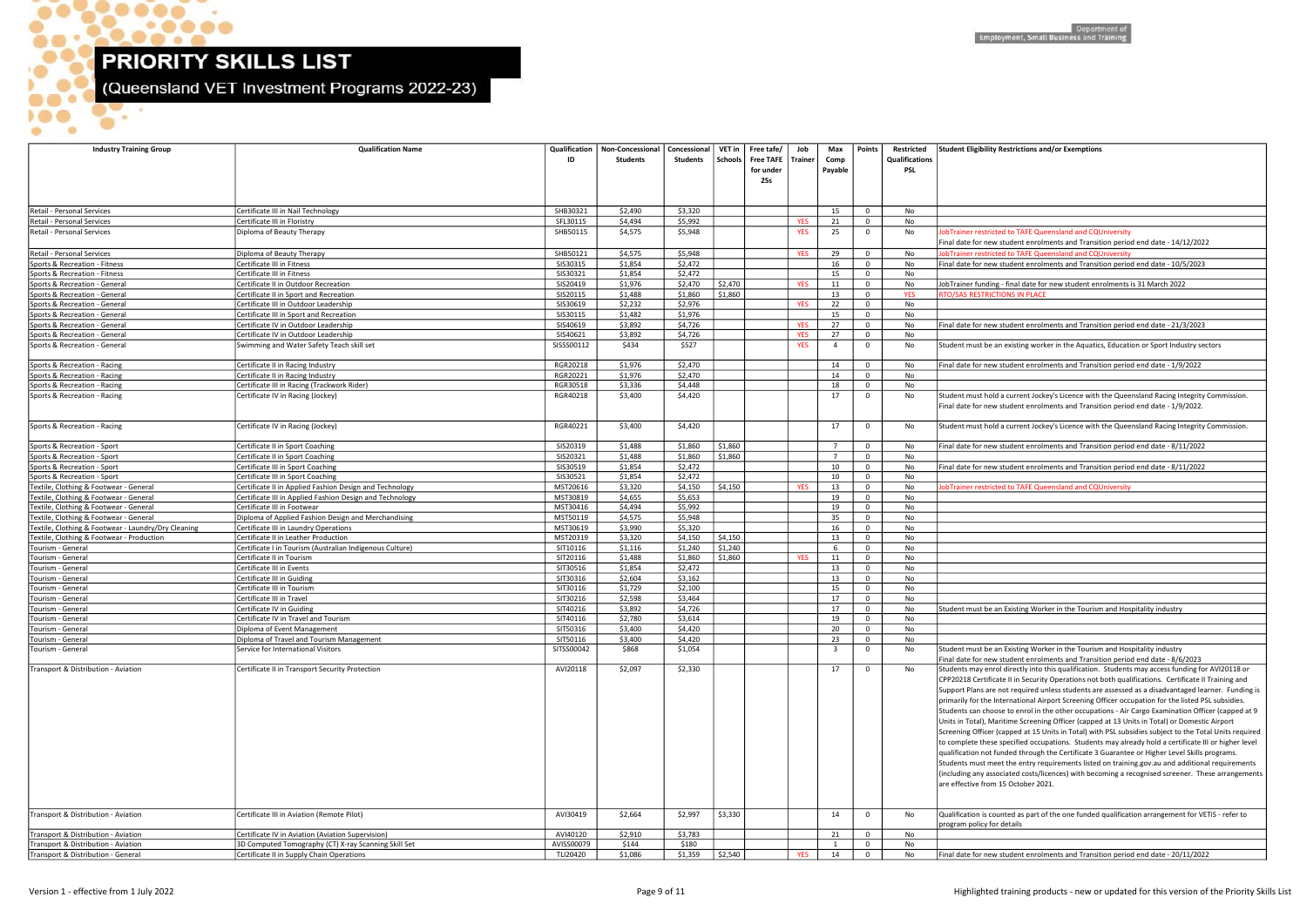$\bullet$ 

 $\bullet$ .

 $\bullet\bullet\bullet\bullet\bullet$ 

 $\bullet$ 

...

 $\bullet$ 

 $\bullet$ 

(Queensland VET Investment Programs 2022-23)

| <b>Industry Training Group</b>                                 | <b>Qualification Name</b>                                                                                     | ID                   | Qualification   Non-Concessional<br><b>Students</b> | Concessional<br>Students | VET in<br><b>Schools</b> | Free tafe/<br>Free TAFE   Trainer<br>for under<br>25s | Job        | Max<br>Comp<br>Payable | Points                     | Restricted<br>Qualifications<br>PSL | <b>Student Eligibility Restrictions an</b>                                                                                      |
|----------------------------------------------------------------|---------------------------------------------------------------------------------------------------------------|----------------------|-----------------------------------------------------|--------------------------|--------------------------|-------------------------------------------------------|------------|------------------------|----------------------------|-------------------------------------|---------------------------------------------------------------------------------------------------------------------------------|
|                                                                |                                                                                                               |                      |                                                     |                          |                          |                                                       |            |                        |                            |                                     |                                                                                                                                 |
| Transport & Distribution - General                             | Certificate II in Supply Chain Operations                                                                     | TLI20421             | \$1,086                                             | \$1,359                  | \$2,540                  |                                                       | <b>YES</b> | 14                     | $\mathbf 0$                | No                                  |                                                                                                                                 |
| Transport & Distribution - General                             | Certificate III in Supply Chain Operations                                                                    | TLI30319             | \$1,169                                             | \$1,420                  |                          |                                                       | <b>YES</b> | 14                     | $\mathbf 0$                | No                                  | Final date for new student enroln                                                                                               |
| Transport & Distribution - General                             | Certificate III in Supply Chain Operations                                                                    | TLI30321             | \$1,169                                             | \$1,420                  |                          |                                                       | <b>YES</b> | 14                     | $\mathbf 0$                | No                                  |                                                                                                                                 |
| Transport & Distribution - General                             | Certificate IV in Supply Chain Operations                                                                     | TLI40321             | \$1,750                                             | \$2,125                  |                          |                                                       |            | 16                     | $\mathbf 0$                | No                                  | Student must be an Existing Worl                                                                                                |
| Transport & Distribution - Marine                              | Certificate I in Maritime Operations (General Purpose Hand Near Coastal)                                      | MAR10220             | \$1,336                                             | \$1,670                  |                          |                                                       |            | 8                      | $\mathbf{0}$               | No                                  | Students may enrol directly into t<br>required unless students are asse                                                         |
| Transport & Distribution - Marine                              | Certificate II in Maritime Operations (Coxswain Grade 1 Near Coastal)                                         | MAR20318             | \$2,664                                             | \$3,330                  | \$3,330                  |                                                       | <b>YES</b> | 13                     | $\mathbf 0$                | No                                  | Students may enrol directly into t<br>required unless students are asse<br>Queensland and CQUniversity. Fi<br>date - 13/10/2022 |
| Transport & Distribution - Marine                              | Certificate II in Maritime Operations (Coxswain Grade 1 Near Coastal)                                         | MAR20321             | \$2,664                                             | \$3,330                  | \$3,330                  |                                                       | <b>YES</b> | 13                     | $\mathbf 0$                | No                                  | Students may enrol directly into t<br>required unless students are asse<br>Queensland and CQUniversity.                         |
| Transport & Distribution - Marine                              | Certificate II in Maritime Operations (Marine Engine Driver Grade 3 Near Coastal)                             | MAR20418             | \$2,664                                             | \$3,330                  | \$3,330                  |                                                       |            | 13                     | $\mathbf 0$                | No                                  | Students may enrol directly into t<br>required unless students are asse<br>enrolments and Transition period                     |
| Transport & Distribution - Marine                              | Certificate II in Maritime Operations (Marine Engine Driver Grade 3 Near Coastal)                             | MAR20421             | \$2,664                                             | \$3,330                  | \$3,330                  |                                                       |            | 13                     | $\mathbf 0$                | No                                  | Students may enrol directly into t<br>required unless students are asse                                                         |
| Transport & Distribution - Marine                              | Certificate III in Marina Operations                                                                          | MAR30120             | \$2,905                                             | \$3,528                  |                          |                                                       |            | 17                     | $\mathbf 0$                | No                                  |                                                                                                                                 |
| Transport & Distribution - Marine                              | Certificate III in Maritime Operations (Marine Engine Driver Grade 2 Near Coastal)                            | MAR30818             | \$2,905                                             | \$3,528                  |                          |                                                       |            | 17                     | $\mathbf 0$                | No                                  | Student may already hold a Certif<br>the Certificate 3 Guarantee<br>Final date for new student enroln                           |
| Transport & Distribution - Marine                              | Certificate III in Maritime Operations (Marine Engine Driver Grade 2 Near Coastal)                            | MAR30821             | \$2,905                                             | \$3,528                  |                          |                                                       |            | 17                     | $\mathbf 0$                | No                                  | Student may already hold a Certi<br>the Certificate 3 Guarantee                                                                 |
| Transport & Distribution - Marine                              | Certificate III in Maritime Operations (Master up to 24 metres Near Coastal)                                  | MAR30918             | \$2,905                                             | \$3,528                  |                          |                                                       |            | 15                     | $\mathbf 0$                | No                                  | Student may already hold a Certi<br>the Certificate 3 Guarantee<br>Final date for new student enroln                            |
| Transport & Distribution - Marine                              | Certificate III in Maritime Operations (Master up to 24 metres Near Coastal)                                  | MAR30921             | \$2,905                                             | \$3,528                  |                          |                                                       |            | 15                     | $\mathbf{0}$               | No                                  | Student may already hold a Certit<br>the Certificate 3 Guarantee                                                                |
| Transport & Distribution - Marine                              | Shipboard Safety skill set                                                                                    | <b>MARSS00008</b>    | \$415                                               | \$540                    |                          |                                                       | <b>YES</b> | $\overline{4}$         | $\mathbf 0$                | No                                  |                                                                                                                                 |
| Transport & Distribution - Rail                                | Certificate II in Rail Infrastructure                                                                         | TLI27120             | \$3,320                                             | \$4,150                  | \$4,150                  |                                                       |            | 16                     | $\mathbf 0$                | No                                  | Final date for new student enroln                                                                                               |
| Transport & Distribution - Rail                                | Certificate II in Rail Infrastructure                                                                         | TLI27121             | \$3,320                                             | \$4,150                  | \$4,150                  |                                                       |            | 16                     | $\mathbf 0$                | No                                  |                                                                                                                                 |
| Transport & Distribution - Rail                                | Certificate III in Rail Infrastructure                                                                        | TLI32515             | \$2,664                                             | \$2,997                  |                          |                                                       |            | 11                     | $\mathbf 0$                | No                                  | Final date for new student enroln                                                                                               |
| Transport & Distribution - Rail                                | Certificate III in Rail Infrastructure                                                                        | TLI37120             | \$2,664                                             | \$2,997                  |                          |                                                       |            | 11                     | $\mathbf 0$                | No                                  | Final date for new student enroln                                                                                               |
| Transport & Distribution - Rail                                | Certificate III in Rail Infrastructure                                                                        | TLI37121             | \$2,664                                             | \$2,997                  |                          |                                                       |            | 11                     | $\mathbf 0$                | No                                  |                                                                                                                                 |
| Transport & Distribution - Road                                | Certificate III in Driving Operations                                                                         | TLI31216             | \$1,750                                             | \$2,125                  |                          |                                                       |            | 18                     | $\mathbf 0$                | No                                  | Student must hold an existing Qu<br>Final date for new student enroln                                                           |
| Transport & Distribution - Road                                | Certificate III in Driving Operations                                                                         | TLI31221             | \$1,750                                             | \$2,125                  |                          |                                                       |            | 15                     | 0                          | No                                  | Student must hold an existing Qu                                                                                                |
| Transport & Distribution - General                             | Certificate III in Waste Driving Operations                                                                   | TLI30419             | \$1,750                                             | \$2,125                  |                          |                                                       |            | 19                     | $\mathbf 0$                | No                                  | Final date for new student enroln                                                                                               |
| Transport & Distribution - Road                                | Certificate IV in Transport and Logistics (Road Transport - Heavy Vehicle Driving Instruction)                | TLI41318             | \$2,331                                             | \$2,831                  |                          |                                                       |            | 14                     | $\mathbf 0$                | No                                  | Final date for new student enroln                                                                                               |
| Transport & Distribution - Road                                | Certificate IV in Transport and Logistics (Road Transport - Heavy Vehicle Driving Instruction)                | TLI41321             | \$2,331                                             | \$2,831                  |                          |                                                       |            | 14                     | $\mathbf 0$                | No                                  |                                                                                                                                 |
| Transport & Distribution - Road                                | Road Transport Driver Skill Set                                                                               | <b>TLISS00157</b>    |                                                     |                          |                          |                                                       | <b>YES</b> | -6                     | $\mathbf 0$                | <b>YES</b>                          | JobTrainer funding only                                                                                                         |
| Transport & Distribution - Warehousing                         | Certificate IV in Warehousing Operations                                                                      | TLI40619             | \$1,750                                             | \$2,125                  |                          |                                                       |            | 21                     | $\mathbf 0$                | No                                  | Student must be an Existing Worl<br>Final date for new student enroln                                                           |
| Utilities - Electrotechnology                                  | Advanced Diploma of Electrical - Engineering                                                                  | UEE62211             | \$4,575                                             | \$5,948                  |                          |                                                       |            | 41                     | $\mathbf 0$                | <b>YES</b>                          | <b>RTO/SAS RESTRICTIONS IN PLACE</b><br>Final date for new student enroln                                                       |
| Utilities - Electrotechnology<br>Utilities - Electrotechnology | Advanced Diploma of Electrical - Engineering<br>Advanced Diploma of Engineering Technology - Electrical       | UEE62220<br>UEE62111 | \$4,575<br>\$4,575                                  | \$5,948<br>\$5,948       |                          |                                                       |            | 24<br>37               | $\mathbf 0$<br>$\mathbf 0$ | <b>YES</b><br><b>YES</b>            | <b>RTO/SAS RESTRICTIONS IN PLACE</b><br>RTO/SAS RESTRICTIONS IN PLACE<br>Final date for new student enroln                      |
|                                                                |                                                                                                               |                      |                                                     |                          |                          |                                                       |            |                        |                            |                                     | <b>ASQA</b>                                                                                                                     |
| Utilities - Electrotechnology<br>Utilities - Electrotechnology | Advanced Diploma of Engineering Technology - Electrical<br>Certificate II in Electrotechnology (Career Start) | UEE62120<br>UEE22011 | \$4,575<br>\$4,194                                  | \$5,948<br>\$4,660       | \$4,660                  |                                                       | <b>YES</b> | 42<br>13               | $\mathbf 0$<br>$\mathbf 0$ | <b>YES</b><br><b>YES</b>            | RTO/SAS RESTRICTIONS IN PLACE<br>RTO/SAS RESTRICTIONS IN PLACE                                                                  |
|                                                                |                                                                                                               |                      |                                                     |                          |                          |                                                       |            |                        |                            |                                     | Final date for new student enroln                                                                                               |
| Utilities - Electrotechnology                                  | Certificate II in Electrotechnology (Career Start)                                                            | UEE22020             | \$4,194                                             | \$4,660                  | \$4,660                  |                                                       | <b>YES</b> | 11                     | $\mathbf 0$                | <b>YES</b>                          | RTO/SAS RESTRICTIONS IN PLACE                                                                                                   |
| Utilities - Electrotechnology                                  | Certificate II in Sustainable Energy (Career Start)                                                           | UEE22111             | \$4,194                                             | \$4,660                  |                          |                                                       |            | 12                     | $\mathbf{0}$               | <b>YES</b>                          | RTO/SAS RESTRICTIONS IN PLACE<br>Final date for new student enrolr                                                              |
| Utilities - Electrotechnology                                  | Certificate II in Sustainable Energy (Career Start)                                                           | UEE22120             | \$4,194                                             | \$4,660                  |                          |                                                       |            | 12                     | $\mathbf 0$                | <b>YES</b>                          | <b>RTO/SAS RESTRICTIONS IN PLACE</b>                                                                                            |

### oility Restrictions and/or Exemptions

### new student enrolments and Transition period end date - 20/11/2022

### the an Existing Worker in the Warehousing industry

enrol directly into this lower-level qualification. Training and Support Plans are not ess students are assessed as a disadvantaged learner.

enrol directly into this lower-level qualification. Training and Support Plans are not ess students are assessed as a disadvantaged learner. JobTrainer restricted to TAFE and CQUniversity. Final date for new student enrolments and transition period end /2022

y enrol directly into this lower-level qualification. Training and Support Plans are not ess students are assessed as a disadvantaged learner. JobTrainer restricted to TAFE and COUniver

enrol directly into this lower-level qualification. Training and Support Plans are not ess students are assessed as a disadvantaged learner. Final date for new student and Transition period end date - 13/10/2022

enrol directly into this lower-level qualification. Training and Support Plans are not ess students are assessed as a disadvantaged learner.

already hold a Certificate III qualification in the Maritime industry not funded through te 3 Guarantee

new student enrolments and Transition period end date - 13/10/2022

already hold a Certificate III qualification in the Maritime industry not funded through te 3 Guarantee

already hold a Certificate III qualification in the Maritime industry not funded through te 3 Guarantee

r new student enrolments and Transition period end date - 13/10/2022

already hold a Certificate III qualification in the Maritime industry not funded through te 3 Guarantee

new student enrolments and Transition period end date - 20/11/2022

 $T$  new student enrolments - 27/1/2022 and Transition period end date - 30/6/2022

Transport mew student enrolments and Transition period end date - 20/11/2022

It hold an existing Queensland Open drivers licence

new student enrolments and Transition period end date - 20/11/2022

I hold an existing Queensland Open drivers licence

mew student enrolments and Transition period end date - 20/11/2022

new student enrolments and Transition period end date - 20/11/2022

Transport Anding only<br>In Departificate In Warehousing industry<br>In No Student must be an Existing must be an Existing industry and Digital must be an Existing Worker in the W new student enrolments and Transition period end date - 20/11/2022 new student enrolments and Transition period end date - 5/10/2022 new student enrolments and Transition period end date - 31/12/2023 as directed by new student enrolments and Transition period end date - 5/10/2022

new student enrolments and Transition period end date - 5/10/2022